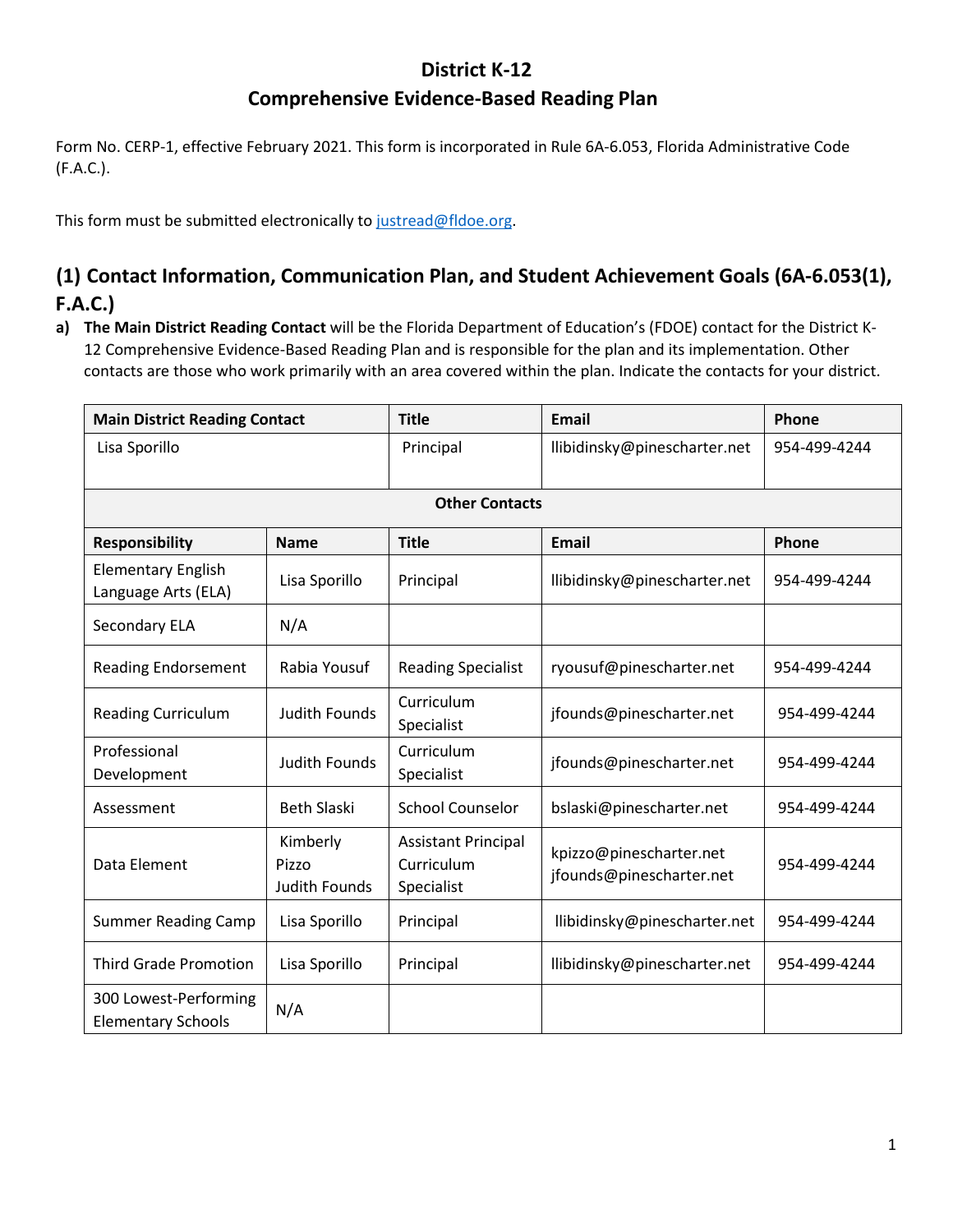**b) Communication of Plan Information.** Describe how the district will communicate the contents of its Comprehensive Evidence-Based Reading Plan to all stakeholders, including school administrators, reading leadership teams, literacy coaches, classroom instructors, support staff, and parents.

The Comprehensive Evidence-Based Reading Plan is written and reviewed by school administration and reading leadership. It is reviewed with the teachers at the beginning and throughout the year during Professional Learning Community (PLC) meetings and/or Professional Development training. It is embedded in the school improvement plan that is shared at the advisory board meeting to stakeholders, including parents. The Reading Plan is posted on the school's website so that anyone could access it.

**c) Measurable Student Achievement Goals.** For each grade, K-12, establish clear and measurable student literacy achievement goals based on screening, progress monitoring, and statewide/districtwide summative assessments.

| Florida Kindergarten Readiness Screener (FLKRS) |                             |                                       |  |  |
|-------------------------------------------------|-----------------------------|---------------------------------------|--|--|
|                                                 | <b>Previous School Year</b> | <b>Goal for Plan Year</b>             |  |  |
|                                                 | % of Students "Ready" on    | % of Students "Ready" on              |  |  |
|                                                 | <b>FLKRS</b>                | <b>FLKRS</b>                          |  |  |
| Kindergarten                                    | 88%                         | N/A-FSU-Broward does not have a Pre-K |  |  |

### **Describe action steps to meet the district's kindergarten readiness goal.**

FSU-Broward District does not have a Pre-K program.

FSU-Broward District will screen incoming kindergarteners to assess readiness level. The Lexia Core 5 program will be used to provide individualized online instruction for students. Teachers will use instructional resources provided by the program to remediate students on skill deficits. The Teachers will be provided with ongoing professional development on the orthographic mapping process, multisensory structured literacy approach, and integration of social emotional learning with academics. An extended learning program will provide additional reading instruction for a minimum of 30 minutes using evidence-based supplemental materials.

| <b>Statewide English Language Arts Standardized Assessment</b> |                                            |                                                      |                                                      |                                            |                                       |                                                      |
|----------------------------------------------------------------|--------------------------------------------|------------------------------------------------------|------------------------------------------------------|--------------------------------------------|---------------------------------------|------------------------------------------------------|
|                                                                | <b>Previous School Year</b>                |                                                      |                                                      |                                            | <b>Goal for Plan Year</b>             |                                                      |
| Grade                                                          | % of Students<br><b>Scoring</b><br>Level 1 | % of Students<br><b>Scoring Level 3</b><br>and Above | % of Students<br><b>Scoring Level 4</b><br>and Above | % of Students<br><b>Scoring</b><br>Level 1 | % of Students<br>Level 3 and<br>Above | % of Students<br><b>Scoring Level 4</b><br>and Above |
| 3                                                              | 4                                          | 79                                                   | 50                                                   | $\overline{2}$                             | 82                                    | 52                                                   |
| 4                                                              | 8                                          | 80                                                   | 49                                                   | $\overline{4}$                             | 82                                    | 52                                                   |
| 5                                                              | 5                                          | 78                                                   | 53                                                   | 3                                          | 80                                    | 55                                                   |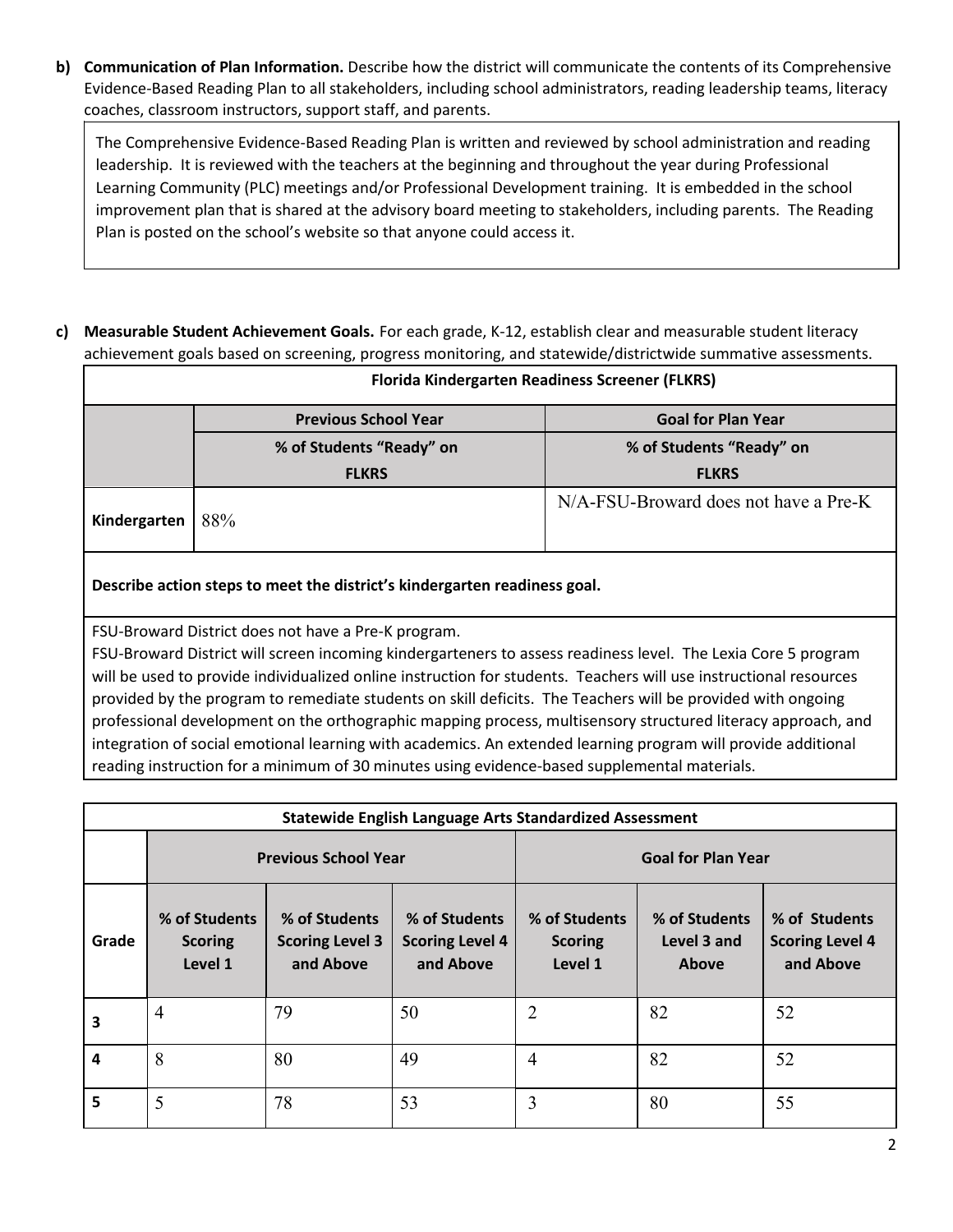| n  |  |  |  |
|----|--|--|--|
|    |  |  |  |
|    |  |  |  |
|    |  |  |  |
| 10 |  |  |  |

**Include additional literacy goals based on screening, progress monitoring, and/or district summative assessments. At a minimum, include specific goals for K-2 students.** 

Example: For each grade, K-2, increase the percentage of students currently scoring at or above grade level on (the approved district progress monitoring assessment) by 5% this year, from (60%) to (65%).

Increase percent of kindergarten students currently scoring at or above grade level on Star Early Literacy assessment by 2% this year, from (92 %) to (94%).

Increase percent of first grade students currently scoring at or above grade level on Star Reading assessment by 5% this year, from (72%) to (77%).

Increase percent of second grade students currently scoring at or above grade level on Star Reading assessment by 2% this year, from (83%) to (85%).

### **(2) District Budget for Research-Based Reading Instruction Allocation (6A-6.053(2), F.A.C.)**

**a)** Districts will include salaries and benefits, professional development costs, assessment costs, and programs/materials costs required to effectively implement the district's plan.

| <b>Reading Allocation Budget Item</b>                                                                 | Amount    | <b>FTE</b>  |
|-------------------------------------------------------------------------------------------------------|-----------|-------------|
|                                                                                                       |           | (where      |
|                                                                                                       |           | applicable) |
| Amount of District Research-Based Reading Instruction Allocation                                      | \$144,998 |             |
| Estimated proportional share distributed to district charter                                          |           |             |
| District expenditures on reading coaches assigned to elementary schools                               | \$144,998 |             |
| District expenditures on reading coaches assigned to secondary schools                                |           |             |
| District expenditures on intervention teachers assigned to elementary schools                         |           |             |
| District expenditures on intervention teachers assigned to secondary schools                          |           |             |
| District expenditures on supplemental materials or interventions for elementary schools               |           |             |
| District expenditures on supplemental materials or interventions for secondary schools                |           |             |
| District expenditures on intensive interventions for elementary students reading below<br>grade level |           |             |
|                                                                                                       |           |             |
| District expenditures on intensive interventions for secondary students reading below                 |           |             |
| grade level                                                                                           |           |             |
| District expenditures on professional development                                                     |           |             |
| District expenditures on helping teachers earn the reading endorsement                                |           |             |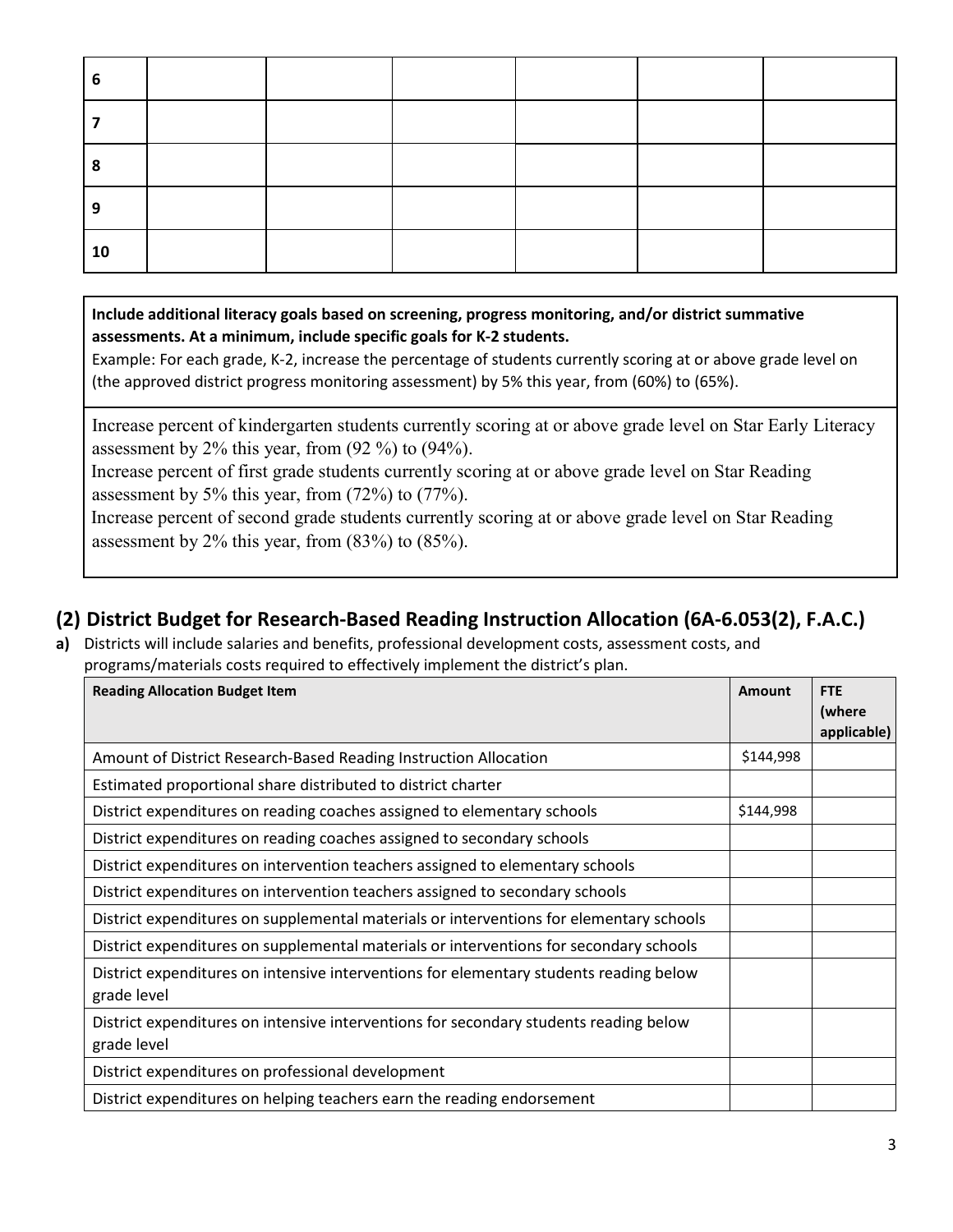| District expenditures on summer reading camps                                                                        |           |  |
|----------------------------------------------------------------------------------------------------------------------|-----------|--|
| District expenditures on the additional hour for schools on the list of 300 lowest-<br>performing elementary schools |           |  |
|                                                                                                                      |           |  |
| <b>Sum of Expenditures</b>                                                                                           | \$144,998 |  |

**b)** The use of the reading allocation funds must demonstrate a prioritization of K-3 students identified with a substantial deficiency in reading. Describe how the district has prioritized reading allocation funds to fully support K-3 students identified with a substantial deficiency in reading.

The FSU-Broward District will utilize the funds for salaries. Tiered interventions are provided for students who are identified with a substantial deficiency in reading.

# **(3) School Literacy Leadership Teams (6A-6.053(3)(a), F.A.C.)**

Schools must have a Literacy Leadership Team, consisting, in part, of a school administrator, reading coach, media specialist, and lead teachers.

| How is the School Literacy Leadership<br>Team requirement communicated to<br>principals?         | To whom at the district level is the<br>roster of School Literacy Leadership<br><b>Teams communicated?</b> | Who at the district level is<br>responsible for supporting and<br>monitoring School Literacy<br><b>Leadership Teams and ensuring</b><br>compliance? |
|--------------------------------------------------------------------------------------------------|------------------------------------------------------------------------------------------------------------|-----------------------------------------------------------------------------------------------------------------------------------------------------|
| The FSU-Broward district only has one<br>school. The principal serves as the<br>reading contact. | The FSU-Broward district only has<br>one school.                                                           | Administration and the school's<br>leadership team are responsible for<br>supporting and monitoring<br>compliance.                                  |

# **(4) Professional Development (6A-6.053(4)(b), F.A.C.)**

- **a)** Describe the reading professional development that will be provided by the district and/or schools, aligned to the requirements below:
	- Provide professional development required by Section 1012.98(4)(b)11., F.S., which includes training to help teachers integrate phonemic awareness, phonics, word study and spelling, fluency, vocabulary, and text comprehension strategies into an explicit, systematic, and sequential approach to reading instruction, including multisensory intervention strategies;
	- Differentiate and intensify professional development for teachers based on progress monitoring data;
	- Identify mentor teachers and establish model classrooms within the school; and
	- Ensure that time is provided for teachers to meet weekly for professional development.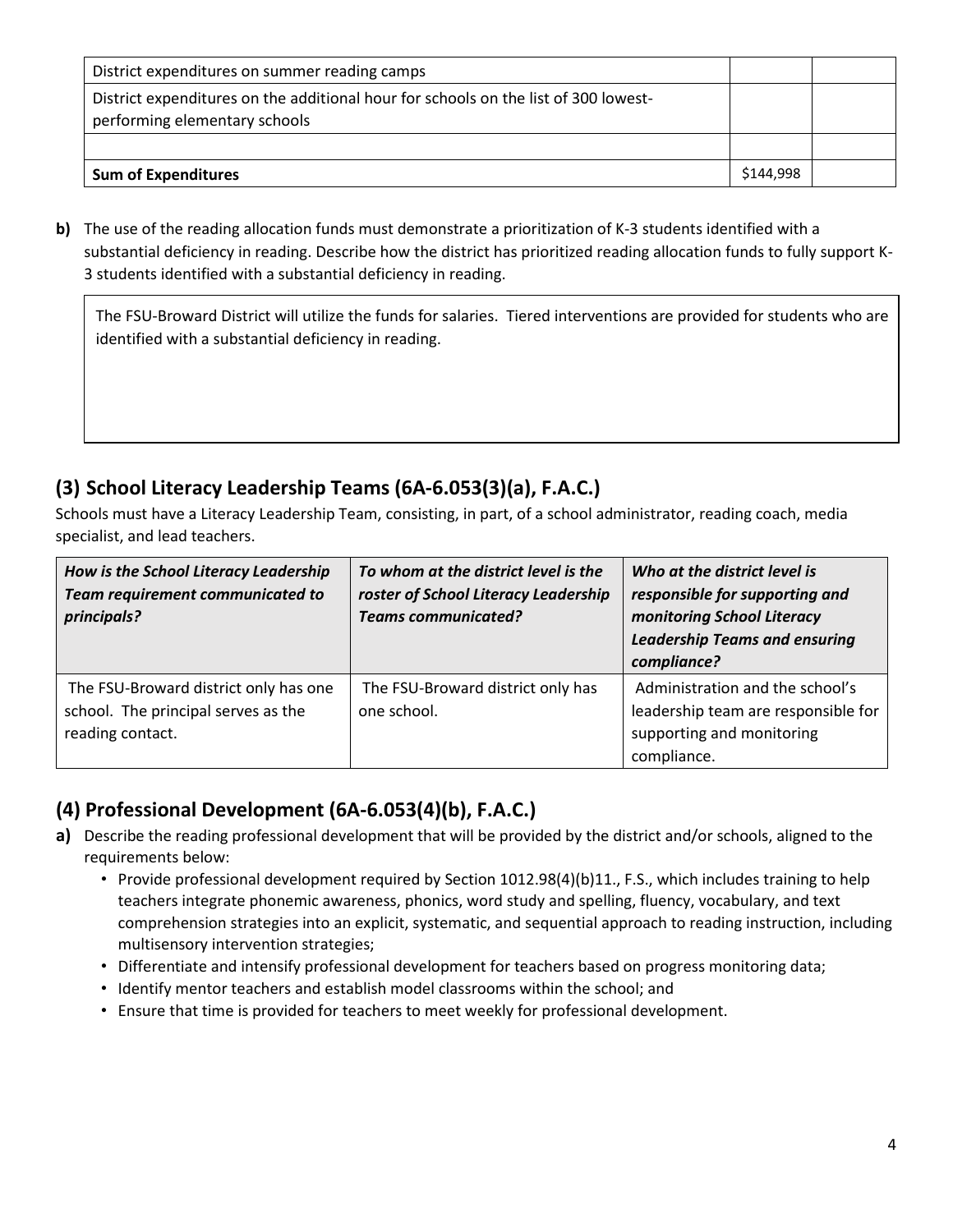- FSU-Broward partners with the Professional Development Center (PDC) through Panhandle Area Education Consortium (PAEC) to provide professional development to teachers which includes training to help teachers integrate the six areas of reading, including multisensory intervention strategies, and structured literacy.
- The leadership team utilizes progress monitoring data to identify what professional skills need further development and provides ample opportunities and a timeline to accomplish set goals.
- Identified mentor teachers and model classrooms
- Staff Development schedule reflects the weekly meetings set aside for professional development.
- **b)** Provide a description of how the district will communicate to principals the professional development requirements and how the district will support principals with fulfilling each requirement. Include who at the district is responsible for monitoring professional development requirements and ensuring compliance.

| How are professional development requirements<br>communicated to principals?                                                                                                                                                                   | Who at the district level is responsible for supporting<br>and monitoring the professional development<br>requirements and ensuring compliance?              |
|------------------------------------------------------------------------------------------------------------------------------------------------------------------------------------------------------------------------------------------------|--------------------------------------------------------------------------------------------------------------------------------------------------------------|
| The leadership team attends quarterly meetings with<br>the Professional Development Center that follows the<br>Florida's Professional Development Protocol Standards<br>and assists with coordination of required professional<br>development. | The leadership team as a collective group shares the<br>responsibilities of monitoring the professional<br>development requirements and ensuring compliance. |

# **(5) Charter Schools (6A-6.053(5), F.A.C.)**

Charter schools must utilize their proportionate share of the research-based reading allocation in accordance with Sections 1002.33(7)(a)2.a. and 1008.25(3)(a), F.S. All intensive reading interventions specified by the charter must be delivered by a teacher who is certified or endorsed in reading.

Does the district ensure charter schools will utilize their proportionate share of the research-based reading allocation in accordance with Sections 1002.33(7)(a)2.a. and 1008.25(3)(a), F.S.? **Yes** ☐ **No** ☐ N/A-FSU-Broward District is a charter

### school

## **(6) Literacy Coaches (6A-6.053(6), F.A.C.)**

If the funding of literacy coaches is part of the reading allocation budget, literacy coaches must be assigned to schools determined to have the greatest need based on student performance data in reading. Districts must use the Just Read, Florida! model or explain the evidence-based coaching model used in their district and how they will monitor the implementation and effectiveness of the coaching model. This must include how communication between the district, school administration, and the reading coach throughout the year will address areas of concern.

Coaches must possess the following:

- bachelor's degree and reading endorsement or reading certification;
- highly effective rating on most recent available evaluation that contains student achievement data;
- experience as successful classroom teachers;
- knowledge of evidence-based reading research;
- special expertise in quality reading instruction and infusing reading strategies into instruction;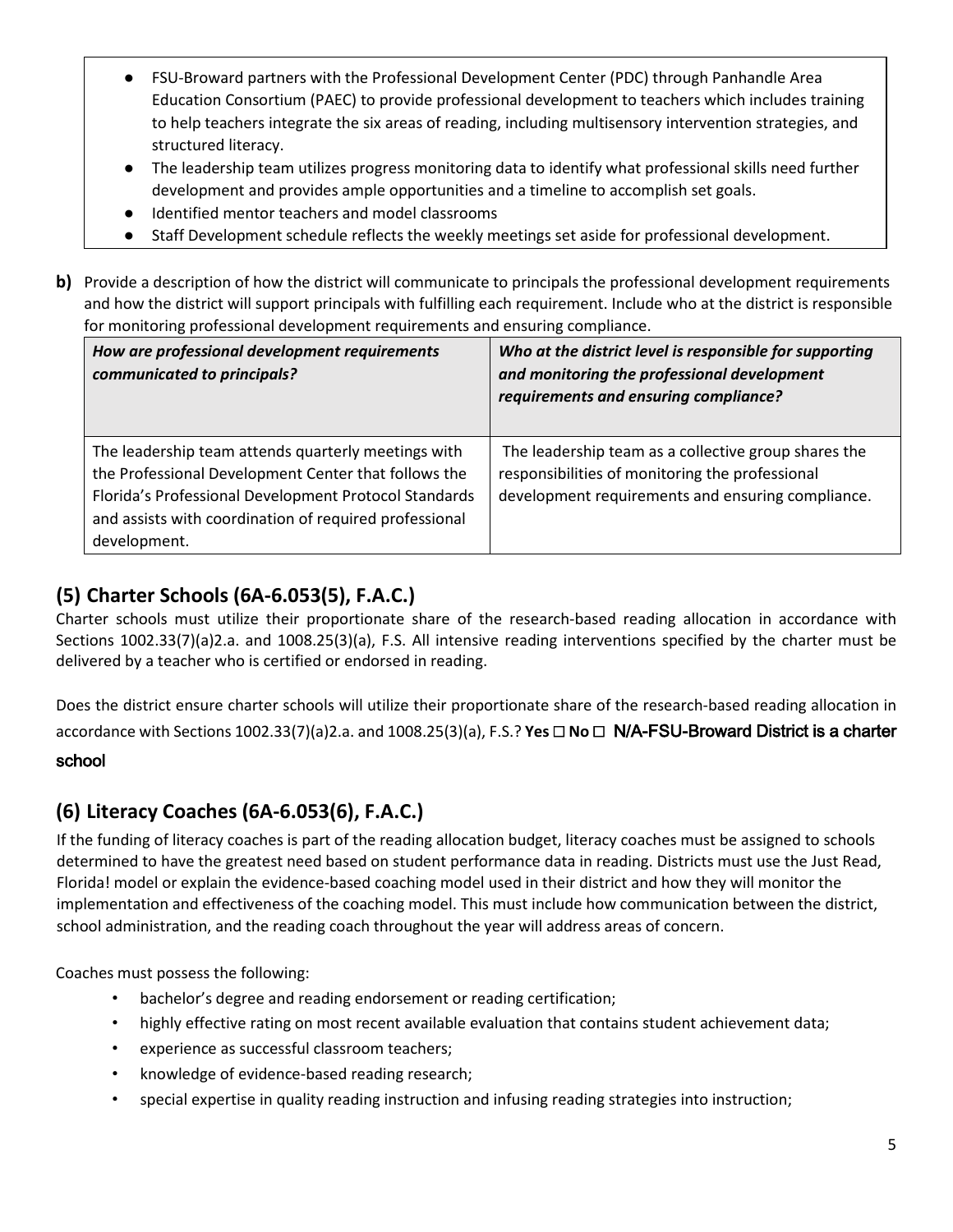- data management skills;
- strong knowledge base in working with adult learners;
- excellent communication skills; and
- outstanding presentation, interpersonal, and time-management skills.
- **a)** How were schools with the greatest need based on student performance data in reading selected for coach services and supports? Attach corresponding rubric, if applicable.

The Reading Specialist guides teachers and is certified in reading.

### **(b)** Is the district using the Just Read, Florida! coaching model? **Yes** ☐ **No** ☐ **The FSU-Broward District only has one**

### **school. Several people address the reading coach requirements.**

If no, please attach the evidence-based model the district is using.

If yes, please complete the following chart:

#### **Requirements of the Just Read, Florida! Coaching Model**

- Provide professional development on the following:
	- $\circ$  the major reading components, as needed, based on an analysis of student performance; data
	- o administration and analysis of instructional assessments; and
	- o providing differentiated instruction and intensive intervention.
- Model effective instructional strategies for teachers.
- Facilitate study groups.
- Train teachers to administer assessments, analyze data, and use data to differentiate instruction.
- Coach and mentor teachers daily.
- Provide daily support to classroom teachers.
- Work with teachers to ensure that evidence-based reading programs are implemented with fidelity.
- Help to increase instructional density to meet the needs of all students.
- Participate in reading leadership teams.
- Continue to increase their knowledge base in best practices in reading instruction, intervention, and instructional reading strategies.
- Prioritize time to those teachers, activities, and roles that will have the greatest impact on student achievement in reading, namely coaching and mentoring in classrooms.
- Work frequently with students in whole and small group instruction to model and coach in other teachers' classrooms.
- Work with school principals to plan and implement a consistent program of improving reading achievement using strategies that demonstrate a statistically significant effect on improving student outcomes.

*Note:* Coaches are prohibited from performing administrative functions that will detract from their role as a literacy coach, and must limit the time spent on administering or coordinating assessments.

| How are these      | How is the district                     | Who at the        | How often is | What problem-solving steps                 |
|--------------------|-----------------------------------------|-------------------|--------------|--------------------------------------------|
| requirements being | supporting coaches                      | district level is |              | coaching time, $ $ are in place for making |
|                    | with prioritizing high   supporting and |                   | tasks, and   | decisions regarding coaching               |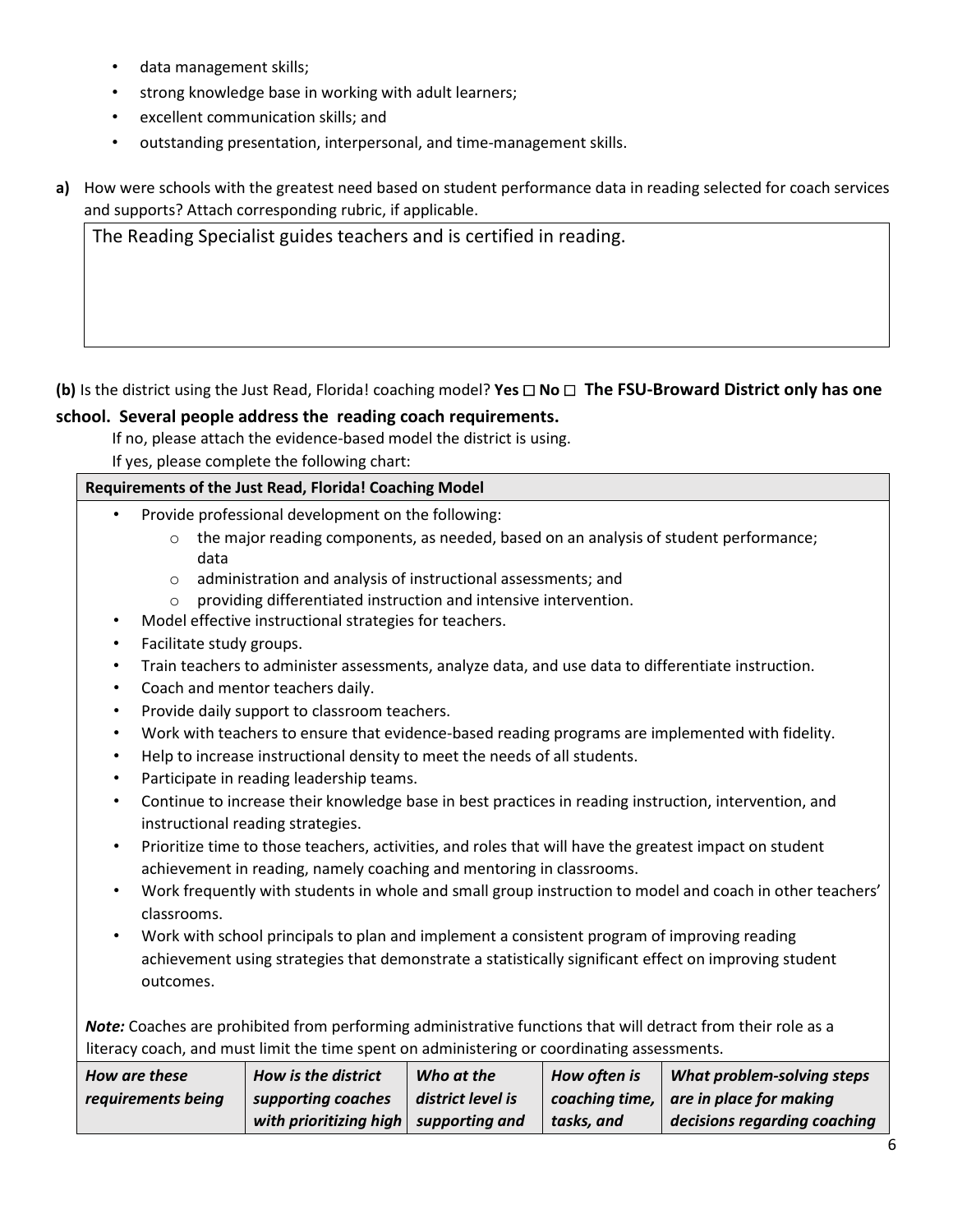| communicated to<br>principals?                      | <i>impact activities,</i><br>such as conducting<br>data analysis with<br>teachers to establish<br>goals and create<br>action plans,<br>coaching, and<br>providing<br>professional<br>development based<br>on need? | monitoring<br>coach time and<br>tasks?                                 | <i>impact data</i><br>being reported<br>and reviewed<br>by the district? | time and tasks based on the<br>data?                                                                  |
|-----------------------------------------------------|--------------------------------------------------------------------------------------------------------------------------------------------------------------------------------------------------------------------|------------------------------------------------------------------------|--------------------------------------------------------------------------|-------------------------------------------------------------------------------------------------------|
| The FSU-Broward<br>District only has one<br>school. | The school does not<br>have a reading<br>coach. Several<br>people address the<br>reading coach<br>requirements. There<br>is a Reading<br>Specialist who is<br>certified in reading.                                | Principal,<br>Assistant<br>Principal, and<br>Curriculum<br>Specialist. | Ongoing                                                                  | The Leadership Team will<br>review school data to identify<br>strengths and areas for<br>improvement. |

# **(7) District-Level Monitoring of Plan Implementation (6A-6.053(7), F.A.C.)**

Districts must monitor the implementation of the District K-12 Comprehensive Evidence-Based Reading Plan at the school and classroom level. Districts must also explain how concerns are communicated if it is determined that the District K-12 Comprehensive Evidence-Based Reading Plan is not being implemented in a systematic and explicit manner, based on data to meet the needs of students. The district must:

- Provide an explanation of the data that will be collected, how it will be collected, and the frequency of review must be provided. Districts must also explain how concerns are communicated if it is determined that the District K-12 Comprehensive Evidence-Based Reading Plan is not being implemented in a systematic and explicit manner, based on data to meet the needs of students;
- Ensure all instruction in reading is systematic and explicit, based on data, and uses an evidence-based sequence of reading instruction and strategies to meet the needs of students at the school level and determining appropriate instructional adjustments;
- Ensure that data from formative assessments are used to guide differentiation of reading instruction;
- Ensure incorporation of reading and literacy instruction by all content area teachers into subject areas to extend and build discussions of text in order to deepen understanding; and
- Evaluate District K-12 Comprehensive Evidence-Based Reading Plan implementation and impact on student achievement.
- **a)** Indicate the assessment(s) used to screen and progress monitor K-12 students. For each assessment, indicate the following:
	- the full name of the assessment;
	- the grade level(s) the assessment is administered, and, where applicable, criteria for identifying students who will be assessed; and
	- the components of reading (oral language, phonological awareness, phonics, fluency, vocabulary, comprehension) or the standards strand (reading, communication) that will be assessed, the type of assessment, and how often the data will be collected and analyzed to support instruction.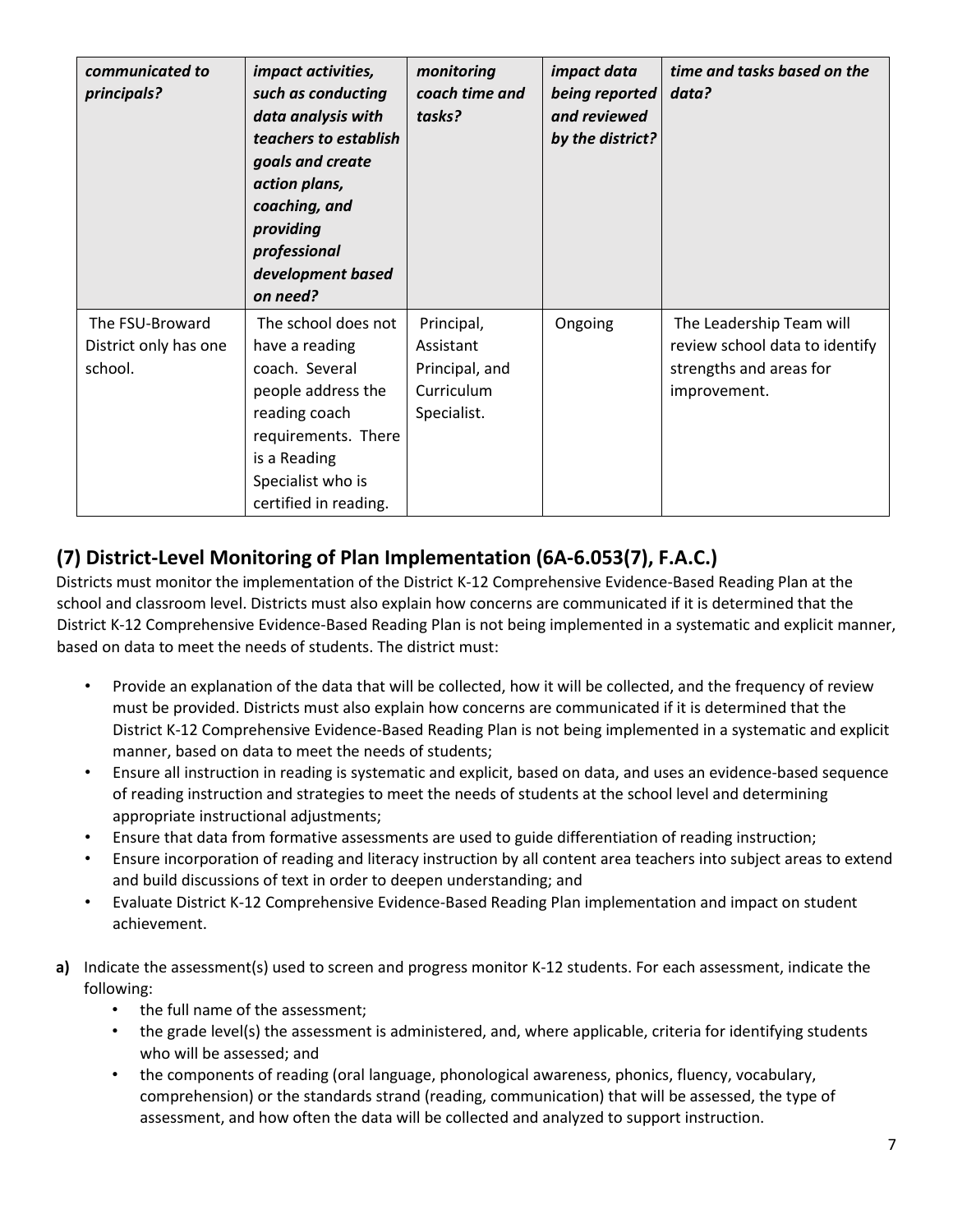| Name of the<br><b>Assessment</b>             | To whom is the<br>assessment<br>administered? | <b>What component of</b><br>reading/strand of<br>standard is being<br>assessed?    | Assessment type                                                                         | How often is the data<br>being collected? |
|----------------------------------------------|-----------------------------------------------|------------------------------------------------------------------------------------|-----------------------------------------------------------------------------------------|-------------------------------------------|
| <b>Star Early Literacy</b>                   | К                                             | Oral language,<br>phonological awareness,<br>phonics                               | Screening and<br>progress<br>monitoring and<br>formative<br>assessment and<br>summative | 3 times a year.                           |
| <b>Star Reading</b>                          | $1 - 5$                                       | Comprehension and<br>Vocabulary                                                    | Screening and<br>progress<br>monitoring and<br>formative<br>assessment and<br>summative | 3 to 5 times a year                       |
| Program<br>Embedded<br>Assessment            | $K-5$                                         | PA, Phonics, Fluency,<br>Vocabulary, Listening, &<br><b>Reading Comprehension</b>  | Screening and<br>progress<br>monitoring item.                                           | 3 times a year                            |
| DAR (Diagnostic<br>Assessment of<br>Reading) | $K-5$                                         | PA, Phonics, Spelling,<br>Vocabulary, Listening &<br><b>Reading Comprehension</b>  | Diagnostic and<br>progress<br>monitoring                                                | 1x/year                                   |
| <b>FSA</b>                                   | $3 - 5$                                       | Mastery of ELA Standards,<br>Comprehension, Writing                                | Summative                                                                               | 1x/year.                                  |
| Lexia Core 5<br><b>Placement Test</b>        | $K-5$                                         | PA, Phonics, Spelling,<br>Vocabulary, Listening, &<br><b>Reading Comprehension</b> | Diagnostic                                                                              | 1x/year                                   |
| Lexia Core 5<br>Lesson data                  | $K-5$                                         | PA, Phonics, Spelling,<br>Vocabulary, Listening &<br><b>Reading Comprehension</b>  | Progress<br>Monitoring                                                                  | Ongoing progress<br>monitoring            |

**b)** Complete the following chart depicting how the district will meet each of the requirements.

| Who at the<br>district level is<br>responsible for<br>providing plan<br>implementation<br>oversight,<br>support, and<br>follow-up? | What process is in<br>place for ensuring<br>all instruction in<br>foundational<br>reading skills is<br>systematic and<br>explicit and all<br>reading instruction<br>is evidence-based? | What process is in<br>place for ensuring<br>that formative<br>assessment data is<br>used to differentiate<br>reading instruction? | What steps are the<br>district taking to<br>incorporate literacy<br>instruction into<br>content areas to build<br>discussions of texts in<br>order to deepen<br>understanding? | <b>How are concerns</b><br>communicated if the<br>plan is not being<br>implemented to meet<br>the needs of<br>students? |
|------------------------------------------------------------------------------------------------------------------------------------|----------------------------------------------------------------------------------------------------------------------------------------------------------------------------------------|-----------------------------------------------------------------------------------------------------------------------------------|--------------------------------------------------------------------------------------------------------------------------------------------------------------------------------|-------------------------------------------------------------------------------------------------------------------------|
|------------------------------------------------------------------------------------------------------------------------------------|----------------------------------------------------------------------------------------------------------------------------------------------------------------------------------------|-----------------------------------------------------------------------------------------------------------------------------------|--------------------------------------------------------------------------------------------------------------------------------------------------------------------------------|-------------------------------------------------------------------------------------------------------------------------|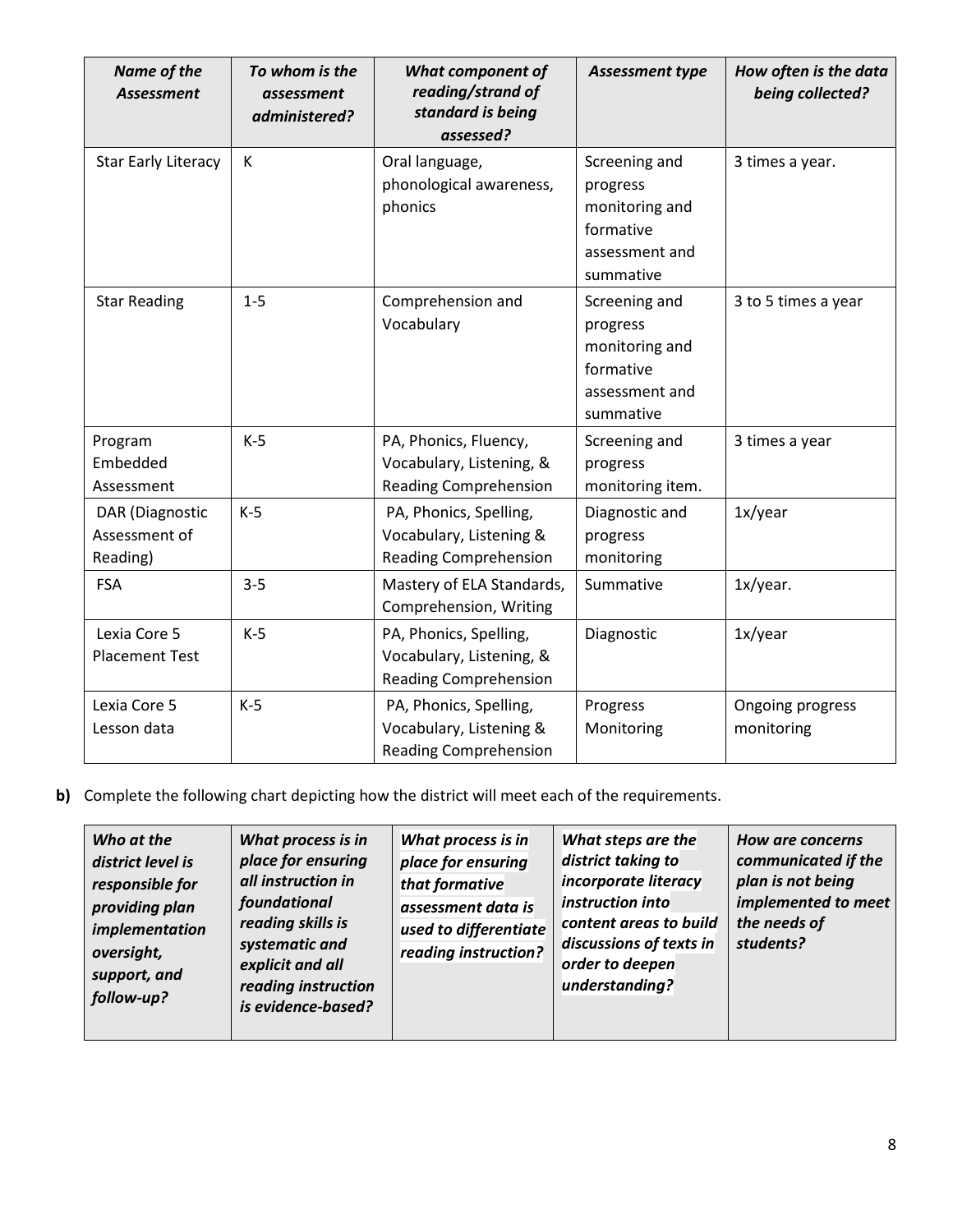| The leadership    | There are weekly      | Data chat is        | The 90 minute reading | Surveys are sent to  |
|-------------------|-----------------------|---------------------|-----------------------|----------------------|
| team as a         | walkthroughs          | scheduled quarterly | block includes the    | stakeholders for     |
| collective group  | performed by          | and the leadership  | content area.         | constructive         |
| shares these      | administration. On    | team and teacher    |                       | feedback. The        |
| responsibilities. | formal walkthroughs   | use the data based  |                       | leadership team      |
|                   | an evaluative tool is | problem solving     |                       | reviews the concerns |
|                   | used to monitor       | protocol.           |                       | and schedule         |
|                   | reading instruction.  |                     |                       | meetings.            |

**c)** Districts must annually evaluate the implementation of their K-12 Reading plan. The evaluation must:

- Analyze elements of the district's plan, including leadership, assessment, curriculum, instruction, intervention, professional development and family engagement;
- Include input from teachers, literacy coaches and administrators at the school level; and
- Identify elements in need of improvement and strategies to increase literacy outcomes for students.

Describe the district's plan to meet each requirement above. Include a description of how the district will use the evaluation to improve implementation of the district's plan for the following school year to increase student achievement.

The leadership team uses multiple data sources including but not limited to student outcome data, i-Observation tool, intervention graphs, and stakeholders' surveys to evaluate the implementation of the K-12 Reading Plan. The school follows the School Improvement Plan's School Improvement (SI) Checklist and online tool to evaluate implementation of the reading plan.

# **(8) School-Level Monitoring of Plan Implementation (6A-6.053(8), F.A.C.)**

Districts must describe the process used by principals to monitor implementation of, and ensure compliance with, the reading plan, including weekly reading walkthroughs conducted by administrators. In addition, districts must describe how principals monitor collection and utilization of assessment data, including progress monitoring data, to determine intervention and support needs of students. Complete the chart below.

| <b>Requirements</b>                                                        | What process is in place<br>to ensure effective<br>implementation?                          | Who at the district level<br>supports effective<br>implementation? | What process is in place<br>to identify areas in need<br>of improvement for<br>effective<br>implementation? |
|----------------------------------------------------------------------------|---------------------------------------------------------------------------------------------|--------------------------------------------------------------------|-------------------------------------------------------------------------------------------------------------|
| School-level Reading Plan<br>implementation                                | The leadership team<br>meets quarterly to<br>review school-wide<br>data.                    | The leadership team                                                | The leadership uses the<br>Plan-do-check-out for<br>quality improvement.                                    |
| Weekly reading walkthroughs by<br>administrators                           | Use of Marzano's<br>protocol                                                                | The leadership team                                                | Feedback is given using<br><i>i</i> -Observation                                                            |
| Use of data to determine<br>interventions and support needs<br>of students | <b>Quarterly Data Chat</b><br>Meetings. Data is<br>reviewed frequently by<br>support staff. | The leadership team                                                | The leadership uses the<br>Plan-do-check-out for<br>quality improvement.                                    |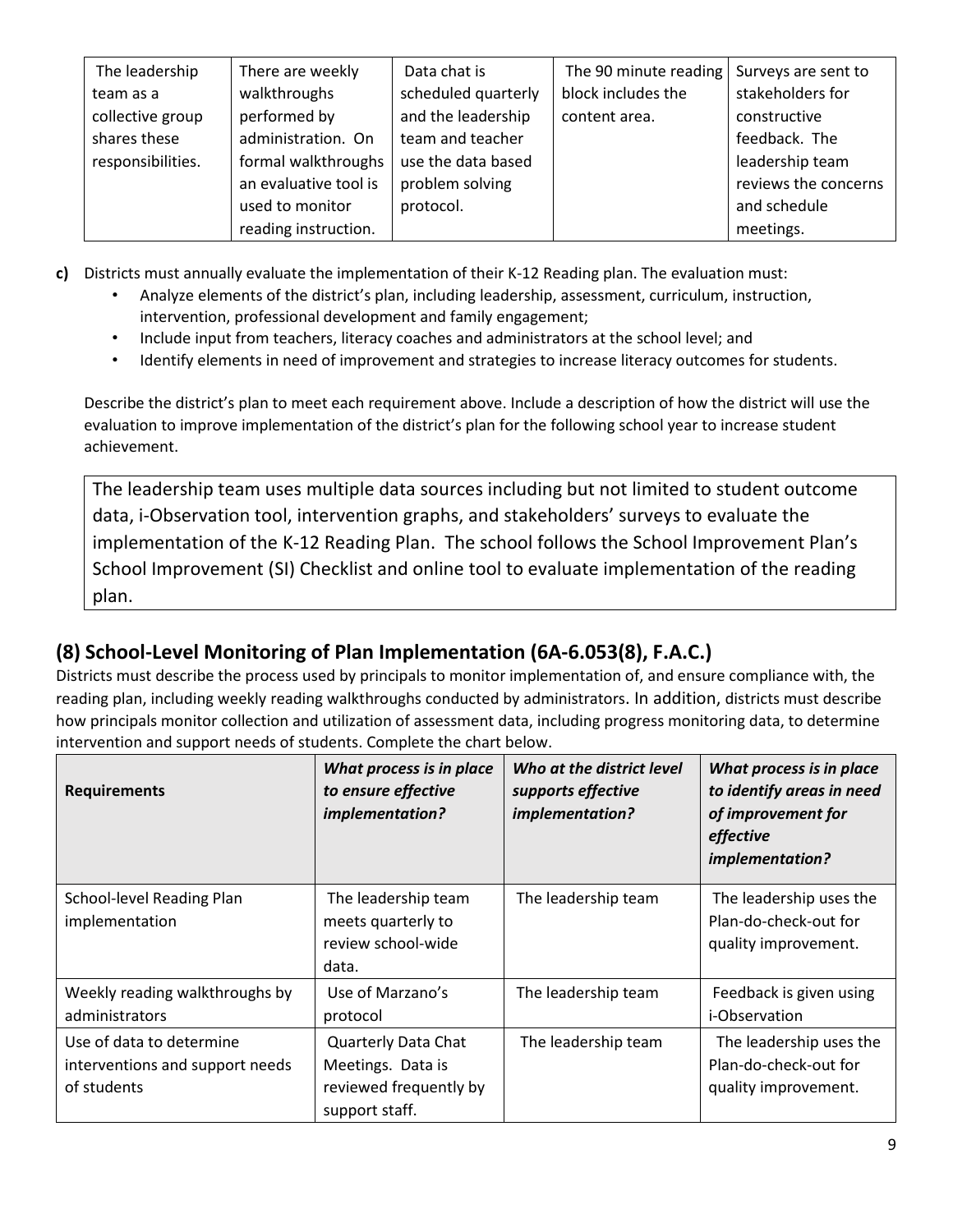# **(9) Summer Reading Camp (6A-6.053(9), F.A.C.)**

For Summer Reading Camps required by Section 1008.25(7), F.S., districts must:

- Provide instruction to grade 3 students who score Level 1 on the statewide standardized assessment for ELA;
- Implement evidence-based explicit, systematic, and multisensory reading instruction in phonemic awareness, phonics, fluency, vocabulary, and comprehension; and
- Provide instruction by a highly effective teacher endorsed or certified in reading.
- **a)** All district Summer Reading Camp teachers are highly effective and reading endorsed/certified. **Yes x**☐ **No** ☐
- **b)** Describe the district's plan to meet each requirement for Summer Reading Camps required by Section 1008.25(7), F.S. Include a description of the evidence-based instructional materials that will be utilized.

Lexia (state approved), Read Naturally (reciprocal teaching #27, 0.74)

**c)** Districts have the option of providing summer reading camps to students in grades K-2 who demonstrate a reading deficiency as determined by district and state assessments, and students in grades 4-5 who score Level 1 on the statewide, standardized ELA assessment.

Will the district implement this option? **Yes x** ☐ **No** ☐

If yes, describe the district's instructional plan, include a description of the evidence-based instructional materials that will be utilized.

The school added primary students to the existing summer academy. Lexia (state approved), Read Naturally (reciprocal teaching #27, 0.74), and Fundations (state approved.)

**d)** Complete the chart below depicting the number and percentage of students attending summer reading camps.

| <b>Students</b>                                                                             | <b>Number of Students Attending</b><br><b>Summer Reading Camp</b> | <b>Percentage of Students</b><br><b>Attending Summer</b><br><b>Reading Camp</b> |
|---------------------------------------------------------------------------------------------|-------------------------------------------------------------------|---------------------------------------------------------------------------------|
| Third grade students who score Level 1 and at-<br>risk of retention (1008.25(7)(a)2., F.S.) | 12                                                                | 12%                                                                             |
| Students who demonstrate a reading deficiency<br>in grades K-2                              | 30                                                                | 10%                                                                             |
| Students who score Level 1 in grades 4-5                                                    |                                                                   | 0                                                                               |

## **(10) Parent Support through a Read-At-Home Plan (6A-6.053(10), F.A.C.)**

In accordance with Section 1008.25(5)(c), F.S., parents of students identified with a substantial deficiency in reading must be provided a read-at-home plan that the parent can use to help with reading at home. Describe the district's plan for providing a read-at-home plan to parents of students identified with a substantial deficiency in reading. Include literacy partnerships or programs the district has to increase support for families to engage in literacy activities and reading at home. In addition, include who at the district is responsible for supporting and monitoring implementation.

The Read-At-Home Plan will be distributed to all students who are on a PMP or have an IEP. The Read-At-Home Plan is sent to all parents electronically. A hard copy is sent home with students who are on a PMP or have an IEP. The Read-At-Home Plan is a plan that describes strategies and suggestions for helping students with reading skills. It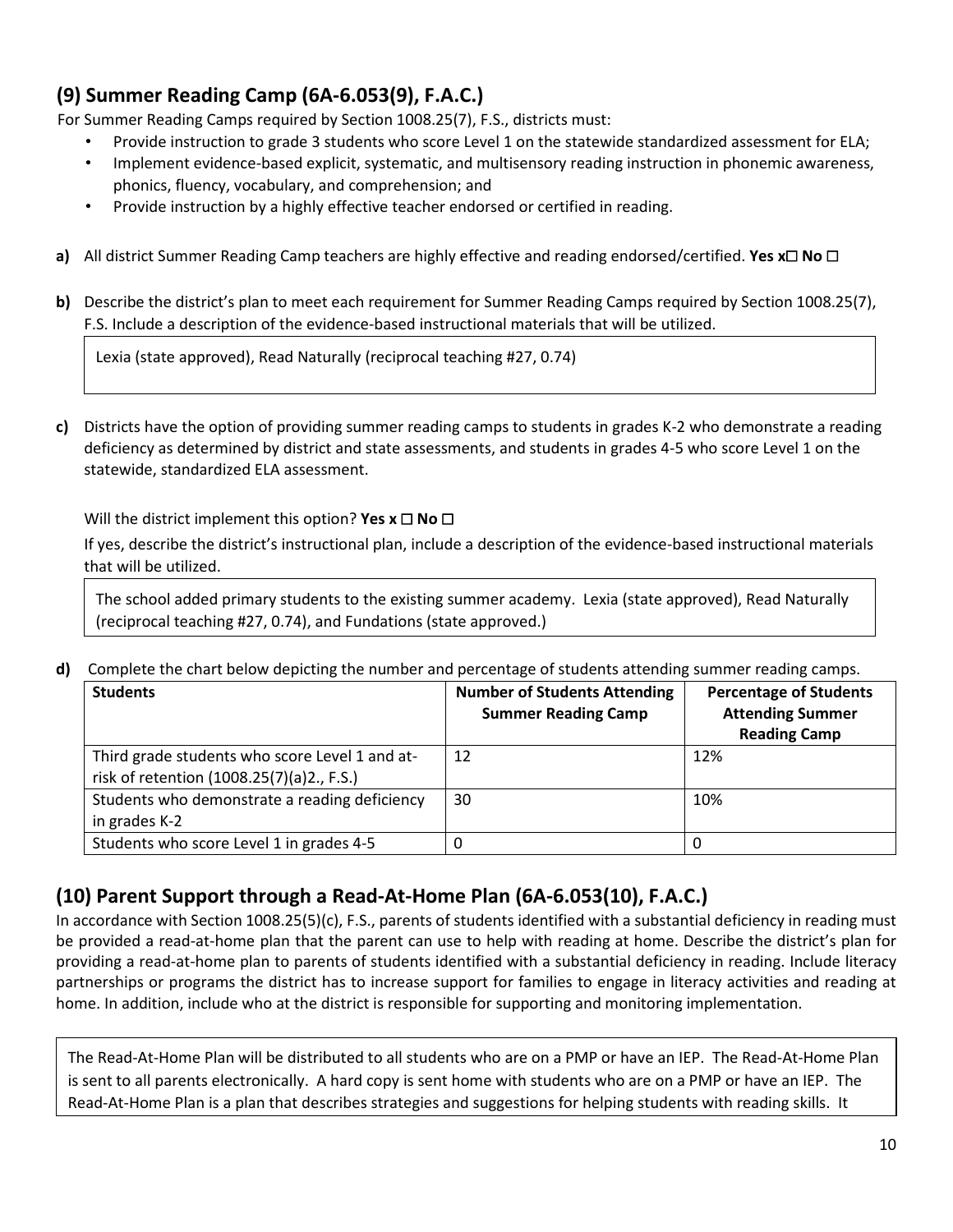includes multisensory strategies, an overview of the components of reading, and reading activities and resources for students.

### **Who at the district is responsible for monitoring this requirement?**

Leadership team and ESE staff

## **(11) Assessment, Curriculum, and Instruction (6A-6.053(11), F.A.C.)**

**a)** Elementary schools (K-5) must teach reading in a dedicated, uninterrupted block of time of at least 90 minutes daily to all students. The reading block will include whole group instruction utilizing an evidence-based sequence of reading instruction and small group differentiated instruction in order to meet individual student needs. Complete the chart below.

| Requirement                                                                                                                                                                                                                                                                      | How does the district support and<br>monitor implementation?                                                                                                                                                                                    | Who at the district is responsible for<br>supporting and monitoring this<br>requirement? |
|----------------------------------------------------------------------------------------------------------------------------------------------------------------------------------------------------------------------------------------------------------------------------------|-------------------------------------------------------------------------------------------------------------------------------------------------------------------------------------------------------------------------------------------------|------------------------------------------------------------------------------------------|
| Provide whole group instruction<br>utilizing an evidence-based<br>sequence of reading instruction.<br><b>Benchmark Advanced</b><br>(state approved)<br>There will be a 90 minute<br>uninterrupted block of<br>time.<br>There will be small group,<br>differentiated instruction. | An evaluative tool embedded in<br>iObservation helps administrators<br>monitor the effectiveness of the core<br>instruction and systematic<br>instruction.                                                                                      | Principal, Assistant Principal                                                           |
| Use texts to increase students'<br>background knowledge and<br>literacy skills in social studies,<br>science, and the arts. Leveled<br>readers, periodicals, novel studies,<br>and other texts are used.                                                                         | The Literacy Leadership Team (LLT)<br>through support in PLCs and ongoing<br>professional development monitor<br>and assist with the implementation of<br>using texts to build background<br>knowledge and literacy skills in<br>content areas. | Leadership Team                                                                          |
| Provide small group differentiated<br>instruction in order to meet<br>individual student needs.<br>Students are grouped based on<br>progress monitoring data. Data<br>chats are conducted to identify<br>students who need interventions.                                        | The MTSS/RtI members through<br>ongoing data chats and observations<br>monitor the effectiveness of small<br>group, differentiated instruction.<br>Support is provided by the reading<br>specialist to ensure fidelity.                         | Leadership Team                                                                          |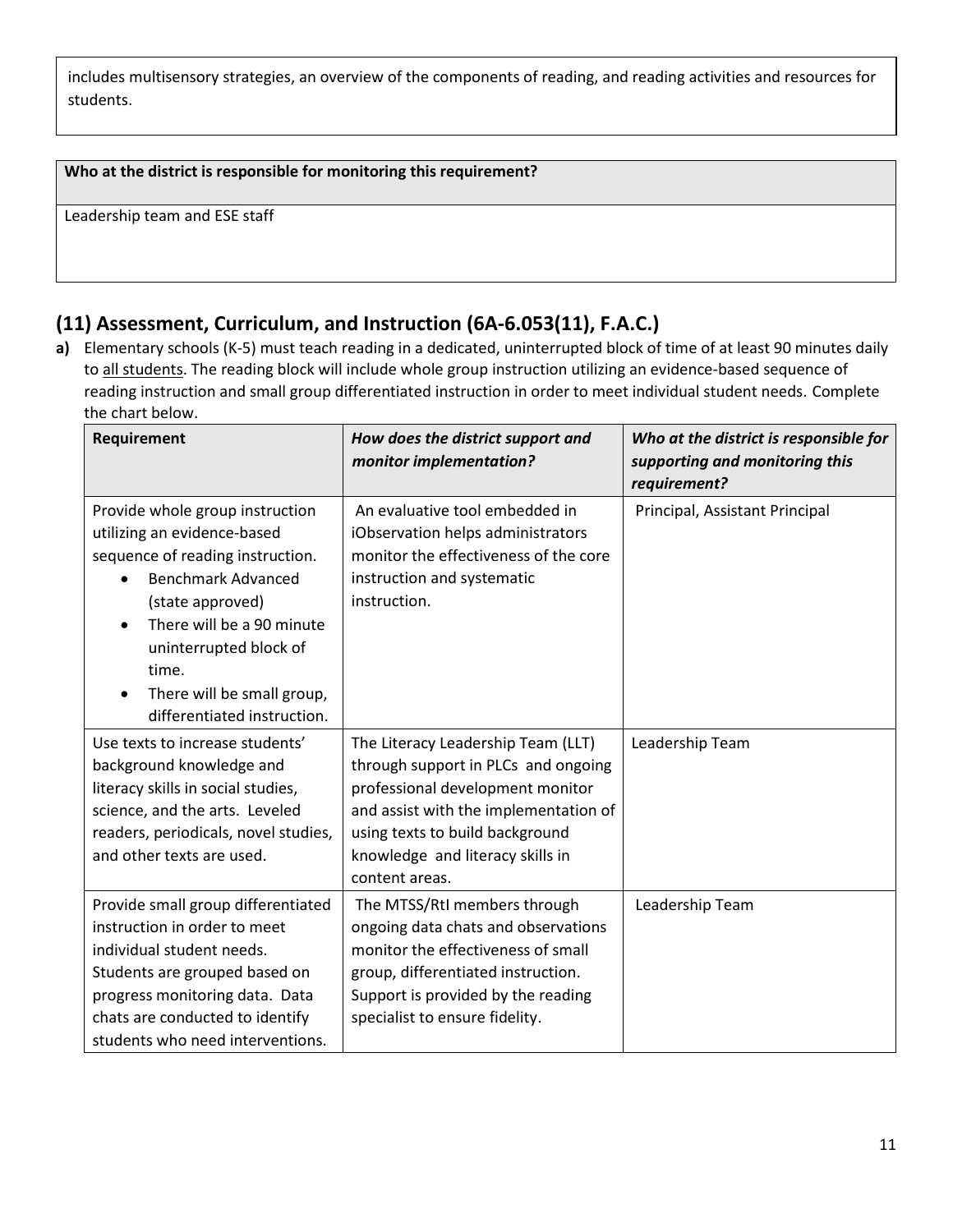- **b)** K-12 reading instruction will align with Florida's Revised Formula for Success,  $6 + 4 + T1 + T2 + T3$ , which includes the following:
	- **Six components of reading:** oral language, phonological awareness, phonics, fluency, vocabulary, and comprehension;
	- **Four types of classroom assessments:** screening, progress monitoring/formative assessment, diagnosis, and summative assessment;
	- **Core instruction (Tier 1):** is standards-aligned; includes accommodations for students with a disability, students with an Individual Educational Plan (IEP), and students who are English language learners; provides print-rich explicit and systematic, scaffolded, and differentiated instruction; builds background and content knowledge; incorporates writing in response to reading; and incorporates the principles of Universal Design for Learning as defined in 34 C.F.R. 200.2(b)(2)(ii);
	- **Immediate intervention (Tier 2):** is standards-aligned; includes accommodations for students with a disability, students with an IEP, and students who are English language learners; provides explicit, systematic, small group teacher-led instruction matched to student need, targeting gaps in learning to reduce barriers to students' ability to meet Tier 1 expectations; provides multiple opportunities to practice the targeted skill(s) and receive feedback; and occurs in addition to core instruction; and
	- **Immediate intensive intervention (Tier 3):** is provided to students identified as having a substantial deficiency in reading; is standards-aligned; includes accommodations for students with a disability, students with an IEP, and students who are English language learners; provides explicit, systematic, individualized instruction based on student need, one-on-one or very small group instruction with more guided practice, immediate corrective feedback, and frequent progress monitoring; and occurs in addition to core instruction and Tier 2 interventions. In accordance with Section 1008.25(4)(c), F.S., students identified with a substantial reading deficiency must be covered by a federally required student plan, such as an IEP or an individualized progress monitoring plan and receive intensive interventions from teachers who are certified or endorsed in reading.

### Describe how the district will align K-12 reading instruction with Florida's Revised Formula for Success.

The FSU-Broward's Decision Tree chart ensures alignment of the K-5 reading instruction and Florida's Revised Formula for Success. The FSU Broward Reading Profiles chart identifies a learner's level of reading proficiency in the six areas of reading at a minimum of three times a year. Students who are not meeting with adequate academic progress or having substantial deficiency in reading will receive intensive support as outlined in the reading plan.

| How does the district support and monitor                                                                                                      | Who at the district is responsible for supporting and                              |
|------------------------------------------------------------------------------------------------------------------------------------------------|------------------------------------------------------------------------------------|
| implementation?                                                                                                                                | monitoring this requirement?                                                       |
| The leadership team will attend regular scheduled<br>meetings and data chats with the Literacy<br>Leadership team, support staff and teachers. | The leadership team as a collective group will share in<br>these responsibilities. |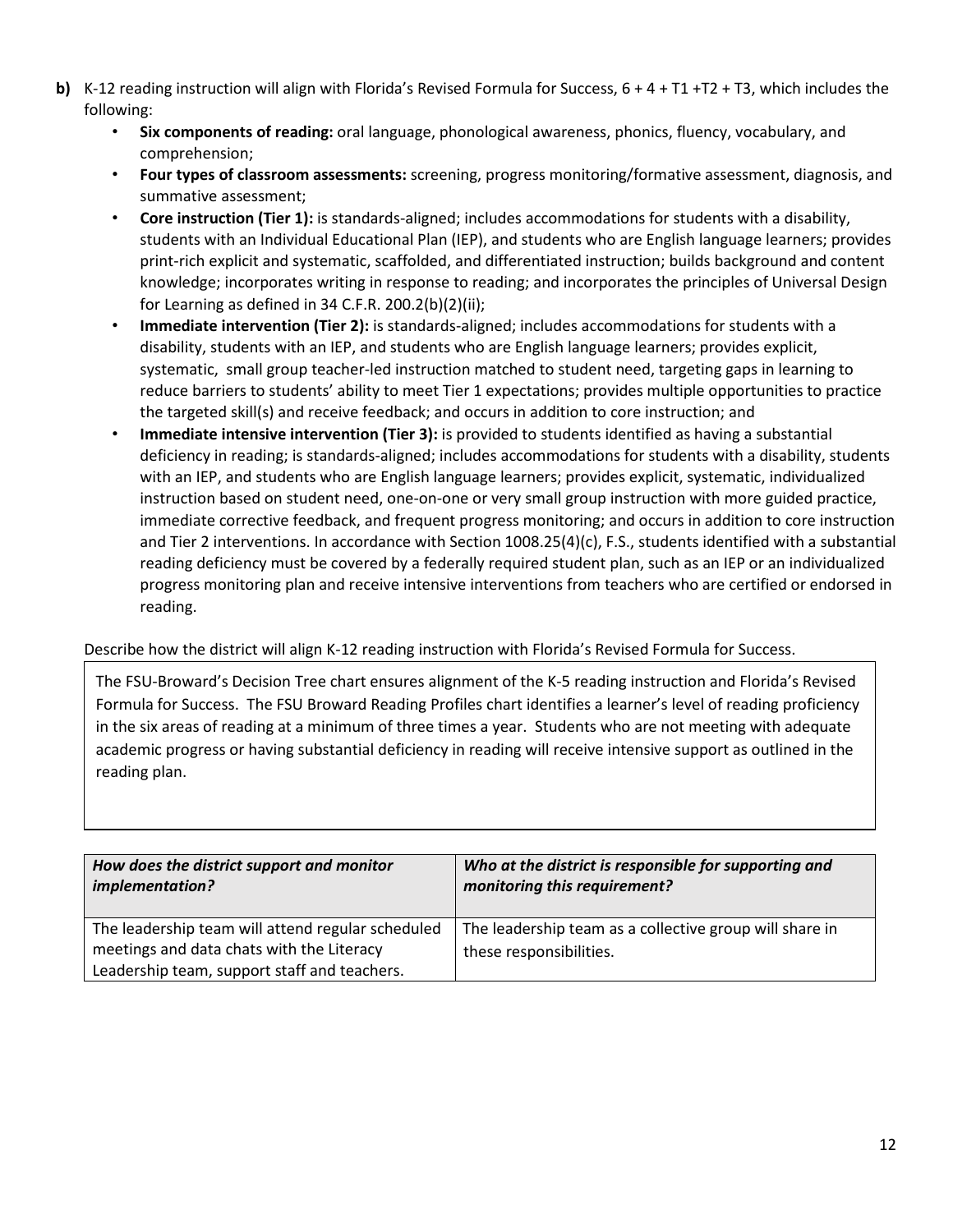**c) Assessment/Curriculum Decision Trees.** Districts are required to develop Assessment/Curriculum Decision Trees to demonstrate how data will be used to determine specific reading instructional needs and interventions for all students in grades K-12. Use the following Assessment/Curriculum Decision Tree template to address ALL students. The template can be used for grade bands or for individual grades.

#### **The Decision Trees must contain the following information:**

- Name of screening, diagnostic, progress monitoring, local assessment, statewide assessment, or teacher observations used within the district. Pursuant to Section 1002.69, F.S., the Florida Kindergarten Readiness Screener (FLKRS) must be used as a component of identification for kindergarten students, and according to section (12) of the plan rule, the assessment tool used to identify students in grades K-3 with a substantial deficiency. Florida Standards Assessment-English Language Arts (FSA-ELA) must be one of the components used for grades 3-12 pursuant to Section 1008.25(4)(a), F.S.;
- Target audience (grade level);
- Performance criteria used for decision-making for each instrument;
- Assessment/curriculum connection, including evidence-based curriculum materials and practices used in instruction and intervention, that address the six (6) components of reading: oral language, phonological awareness, phonics, fluency, vocabulary, and comprehension;
- The methods for providing reading instruction and intervention to students who may continue to receive instruction through distance or blended learning;
- An explanation of how instruction will be modified for students who have been identified as having a substantial deficiency in reading who are in need of intensive intervention; and
- Specific criteria for when a student is identified to receive intensive reading interventions by a teacher who is certified or endorsed in reading, what intensive reading interventions will be used, and how they are provided. Districts must identify the multisensory intervention provided to students in grades K-3 who have a substantial deficiency in reading. A description of the intensive, explicit, systematic and multisensory reading interventions which will be provided to students in grades K-3.

### **Assessment/Curriculum Decision Tree**

### **Grade Level(s):**

| IF: | Student meets the following criteria at beginning of school year: Score is<br>below a Level 3 on the FSA English Language Arts, Star Early Literacy at or<br>above 50th percentile, Star Reading Assessment at or above the 40th<br>percentile for grades (1-2, 4 - 5), at or above the 50th percentile for third<br>grade |
|-----|----------------------------------------------------------------------------------------------------------------------------------------------------------------------------------------------------------------------------------------------------------------------------------------------------------------------------|
|     | <b>TIER 1 Only</b>                                                                                                                                                                                                                                                                                                         |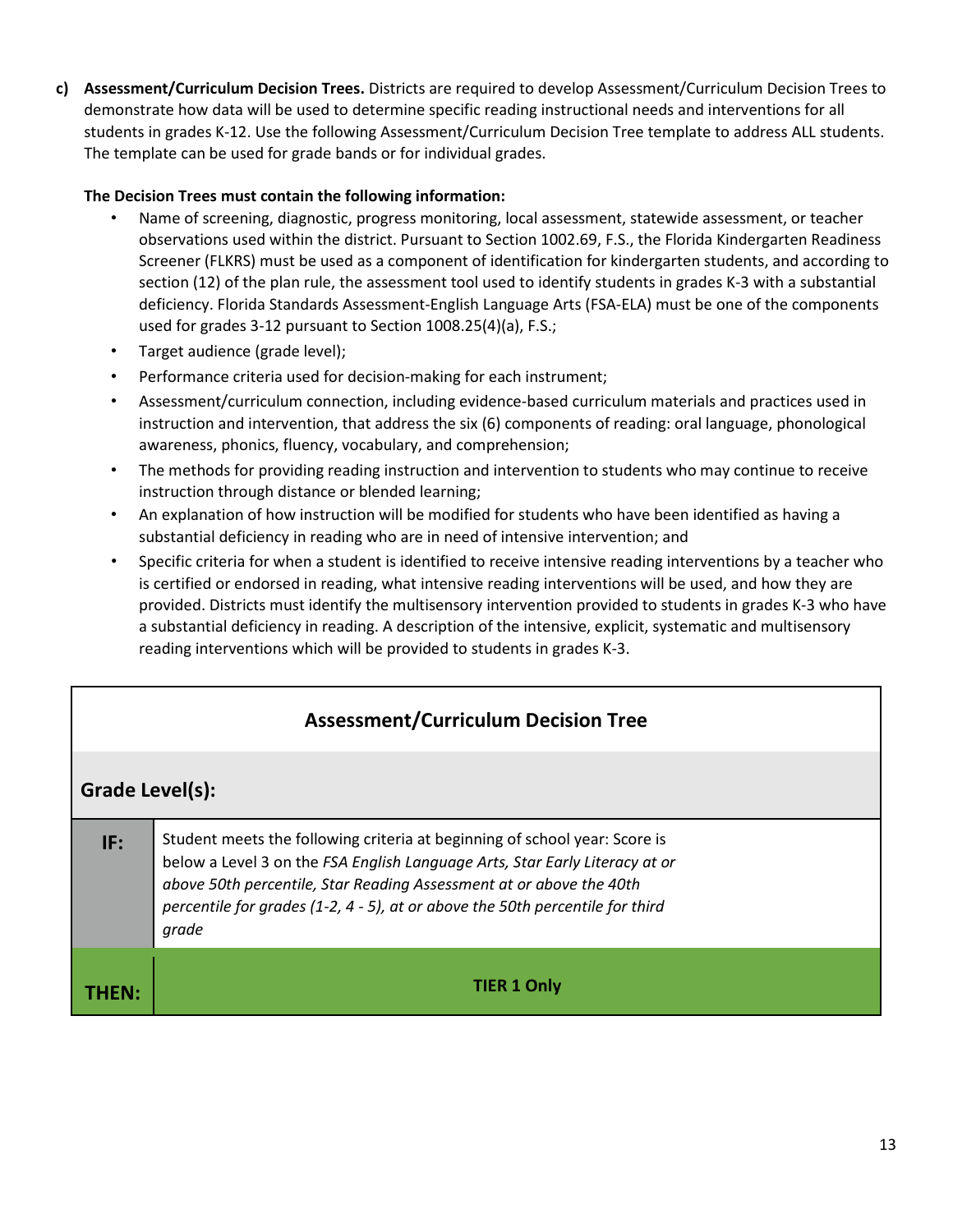*Initial instruction:* 

- *is standards-aligned;*
- *builds background and content knowledge;*
- *provides print-rich, systematic, scaffolded, and differentiated instruction;*
- *incorporates writing in response to reading;*
- *includes accommodations (IEP, ESOL, or 504);*
- *incorporates the principles of Universal Design for Learning; and*
- *includes specially designed instruction for students with disabilities.*

#### *Core Curriculum*

*Please indicate your core curriculum and how its use by the students served is supported by strong evidence, moderate evidence, or promising evidence.* 

#### *Benchmark Advanced (state approved) Teachers use the textbook and digital resources to provide systematic instruction focusing on foundational skills, vocabulary, comprehension, and writing.*

#### *Progress Monitoring*

| <b>Assessment &amp; Frequency</b>                                                                                                                                                                                                                                                                                                                                        | <b>Performance Criteria that</b><br>indicates Tier 1 is sufficient                                                                                                                                                                                                                                                                                                                                                                                        | Performance Criteria that prompts the<br>addition of Tier 2<br><i>interventions</i>                                      |
|--------------------------------------------------------------------------------------------------------------------------------------------------------------------------------------------------------------------------------------------------------------------------------------------------------------------------------------------------------------------------|-----------------------------------------------------------------------------------------------------------------------------------------------------------------------------------------------------------------------------------------------------------------------------------------------------------------------------------------------------------------------------------------------------------------------------------------------------------|--------------------------------------------------------------------------------------------------------------------------|
| <b>Star Early Literacy</b><br><b>Star Enterprise</b>                                                                                                                                                                                                                                                                                                                     | Scoring at or above the 50th<br>percentile                                                                                                                                                                                                                                                                                                                                                                                                                | Scoring below the 40th<br>percentile<br>Early Warning System (EWS)<br>indicators identifying<br>students who are at risk |
| How is the effectiveness of Tier 1<br>instruction being monitored?<br>Data Chats, Star Reading reports<br>and Lexia instruction data.                                                                                                                                                                                                                                    | What procedures are in place to identify and solve problems to<br>improve effectiveness of Tier 1 instruction provided to in-person<br>students? Provided to distance learning students?<br>Analyzing and interpreting data through Professional Learning<br>Communities, walkthroughs, and collaborative grade level common<br>planning,                                                                                                                 |                                                                                                                          |
| How is the effectiveness of Tier 1<br>curriculum being monitored?<br>Star Reading reports and data from<br>multiple sources are reviewed<br>quarterly by the leadership team.<br>The team uses data to examine<br>trends and share findings with the<br>Literacy Leadership team. Support<br>and supplemental resources may<br>be acquired based on needs<br>assessment. | What procedures are in place to identify and solve problems to<br>improve effectiveness of Tier 1 curriculum? Provided to distance<br>learning students?<br>During quarterly Data Chat meetings, teachers and a member from the<br>MTSS/RtI team will analyze data and use the problem-solving process to<br>create action steps.<br>The above procedures will be the same for distance learners except that<br>the curriculum will be monitored monthly. |                                                                                                                          |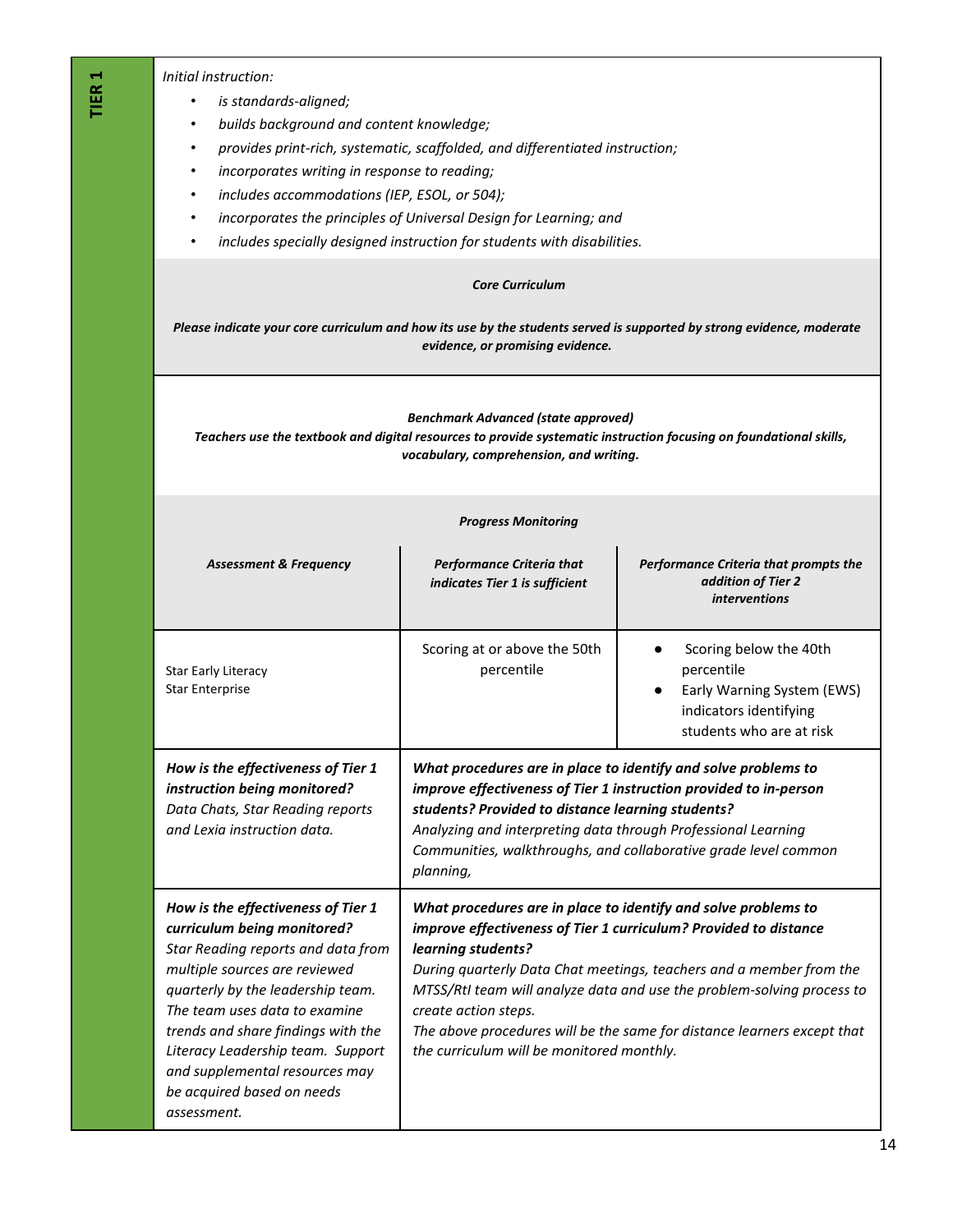|                                                  | How is instruction provided to students who receive instruction through distance learning?<br>Currently, the school is using an Innovative Model where teachers provide instruction through Zoom. Mostly<br>evidence-based technology programs are used to provide asynchronous instruction.                                                                                                                                                                                                                                                                                     |                                                                      |                                                                                                 |                                                                                                                                     |                                                                                           |
|--------------------------------------------------|----------------------------------------------------------------------------------------------------------------------------------------------------------------------------------------------------------------------------------------------------------------------------------------------------------------------------------------------------------------------------------------------------------------------------------------------------------------------------------------------------------------------------------------------------------------------------------|----------------------------------------------------------------------|-------------------------------------------------------------------------------------------------|-------------------------------------------------------------------------------------------------------------------------------------|-------------------------------------------------------------------------------------------|
| IF:                                              | Student meets the following criteria at beginning of school year:<br>Score is below a Level 3 on the FSA English Language Arts, Star Early<br>Literacy below the 40th percentile, Star Reading Assessment below the<br>40th percentile, ORF is below the grade level                                                                                                                                                                                                                                                                                                             |                                                                      |                                                                                                 |                                                                                                                                     |                                                                                           |
| <b>THEN:</b>                                     |                                                                                                                                                                                                                                                                                                                                                                                                                                                                                                                                                                                  |                                                                      | <b>TIER 1 instruction and TIER 2 interventions</b>                                              |                                                                                                                                     |                                                                                           |
| <b>TIER Instruction and TIER 2 interventions</b> | Interventions:<br>are standards-aligned;<br>address gaps and reduce barriers to students' ability to meet Tier 1 expectations;<br>provide systematic, explicit, and interactive small group instruction targeting foundational/barrier skills<br>are matched to the needs of the students;<br>provide multiple opportunities to practice the targeted skill(s) and receive feedback;<br>occurs during time allotted in addition to core instruction; and<br>includes accommodations (IEP, ESOL, or 504).<br><b>TIER 2 Programs/Materials/Strategies &amp;</b><br><b>Duration</b> |                                                                      |                                                                                                 | <b>TIER 2 Progress Monitoring</b>                                                                                                   |                                                                                           |
|                                                  |                                                                                                                                                                                                                                                                                                                                                                                                                                                                                                                                                                                  | Assessment &<br><b>Frequency</b>                                     | Performance<br>Criteria to<br>discontinue Tier<br>2 intervention                                | Performance<br><b>Criteria indicating</b><br>continuation of Tier<br>2 interventions in<br>addition to Tier 1<br><i>instruction</i> | Performance<br>Criteria that<br>prompts the<br>addition of Tier<br>3 interventions        |
|                                                  | Lexia Core 5 Program, at least three<br>times a week (state approved)                                                                                                                                                                                                                                                                                                                                                                                                                                                                                                            | Ongoing<br>assessment<br>following<br>the<br>program's<br>guidelines | Scoring at or<br>above the 50th<br>percentile.<br>Positive trend<br>line on the<br>intervention | Scoring below the<br>40th percentile.<br>Questionable or<br>Negative trend line<br>on the<br>intervention                           | Scoring below<br>the 25th<br>percentile.<br>Negative trend<br>line on the<br>intervention |
|                                                  | Fundations (Wilson Reading System)-<br>double dose, at least three times a week<br>(state approved)                                                                                                                                                                                                                                                                                                                                                                                                                                                                              | Ongoing<br>assessment<br>following<br>the<br>program's<br>guidelines | Scoring at or<br>above the 50th<br>percentile.<br>Positive trend<br>line on the<br>intervention | Scoring below the<br>40th percentile.<br>Questionable or<br>Negative trend line<br>on the<br>intervention                           | Scoring below<br>the 25th<br>percentile.<br>Negative trend<br>line on the<br>intervention |
|                                                  | Read Naturally at least three times a<br>week (Hattie effect size list - 256<br><b>Influences Related To Achievement</b><br>(visible-learning.org) reciprocal<br>teaching #27, 0.74)                                                                                                                                                                                                                                                                                                                                                                                             | Ongoing<br>assessment<br>following<br>the                            | Scoring at or<br>above the 50th<br>percentile.<br>Positive trend                                | Scoring below the<br>40th percentile.<br>Questionable or<br>Negative trend line                                                     | Scoring below<br>the 25th<br>percentile.                                                  |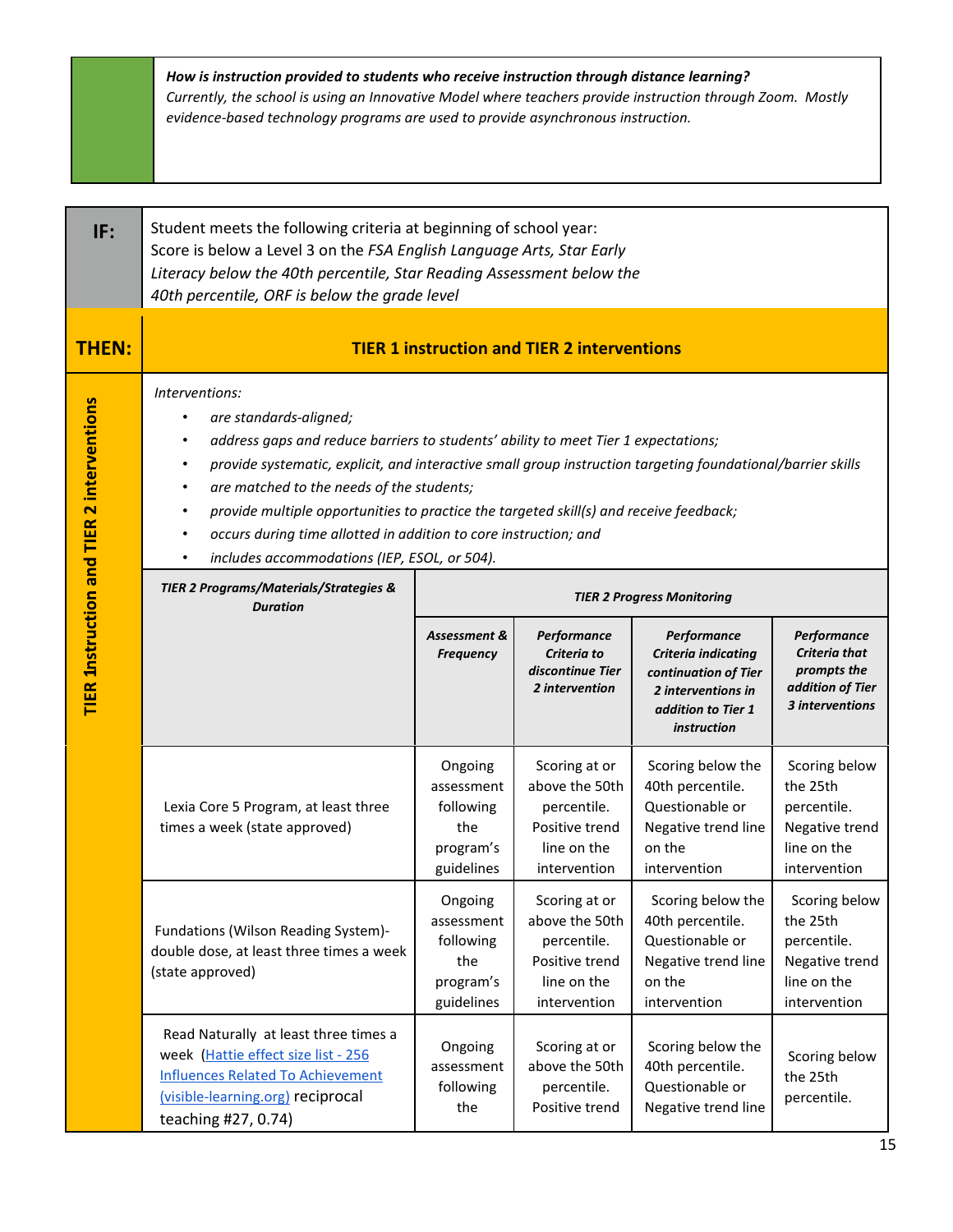|                                                                                                                                                                                                                                                                                                                                                                                                                                                                                                         | program's<br>guidelines                                              |   | line on the<br>intervention                                                                     | on the<br>intervention                                                                                    | line on the<br>intervention                            | Negative trend                  |
|---------------------------------------------------------------------------------------------------------------------------------------------------------------------------------------------------------------------------------------------------------------------------------------------------------------------------------------------------------------------------------------------------------------------------------------------------------------------------------------------------------|----------------------------------------------------------------------|---|-------------------------------------------------------------------------------------------------|-----------------------------------------------------------------------------------------------------------|--------------------------------------------------------|---------------------------------|
| Rewards and Phonics for Reading<br>(Voyager Sopris,) at least three times a<br>week (Hattie effect size list - 256<br><b>Influences Related To Achievement</b><br>(visible-learning.org)#31, 0.70)                                                                                                                                                                                                                                                                                                      | Ongoing<br>assessment<br>following<br>the<br>program's<br>guidelines |   | Scoring at or<br>above the 50th<br>percentile.<br>Positive trend<br>line on the<br>intervention | Scoring below the<br>40th percentile.<br>Questionable or<br>Negative trend line<br>on the<br>intervention | the 25th<br>percentile.<br>line on the<br>intervention | Scoring below<br>Negative trend |
| Reciprocal Teaching strategy at least<br>three times a week (Hattie effect size<br>list - 256 Influences Related To<br>Achievement (visible-learning.org)<br>reciprocal teaching #27, 0.74)                                                                                                                                                                                                                                                                                                             | Ongoing<br>assessment<br>following<br>the<br>program's<br>guidelines |   | Scoring at or<br>above the 50th<br>percentile.<br>Positive trend<br>line on the<br>intervention | Scoring below the<br>40th percentile.<br>Questionable or<br>Negative trend line<br>on the<br>intervention | the 25th<br>percentile.<br>line on the<br>intervention | Scoring below<br>Negative trend |
|                                                                                                                                                                                                                                                                                                                                                                                                                                                                                                         |                                                                      |   |                                                                                                 |                                                                                                           |                                                        |                                 |
| Number of times per week intervention<br>provided                                                                                                                                                                                                                                                                                                                                                                                                                                                       |                                                                      | 3 |                                                                                                 | Number of minutes per intervention session                                                                |                                                        | $20 -$<br>30                    |
| What procedures are in place to identify and solve problems to improve effectiveness of Tier 2 intervention,<br>including alignment with core curriculum and instruction, provided to in-person students? Provided to distance<br>learning students?<br>The members of the MTSS/RtI team and Literacy Leadership Team analyze data and review Data Chats notes on<br>action steps to determine next steps.                                                                                              |                                                                      |   |                                                                                                 |                                                                                                           |                                                        |                                 |
| Explain how the use of the programs/materials/strategies is supported by strong evidence, moderate evidence,<br>or promising evidence.<br>Lexia Core 5 (state approved)<br>Reciprocal Teaching Hattie effect size list - 256 Influences Related To Achievement (visible-learning.org)<br>reciprocal teaching #27, 0.74)<br><b>Read Naturally</b><br>Phonics (Hattie effect size list - 256 Influences Related To Achievement (visible-learning.org)#31, 0.70)<br>Rewards<br>Fundations (state approved) |                                                                      |   |                                                                                                 |                                                                                                           |                                                        |                                 |
| How are Tier 2 interventions provided to students who receive interventions through distance learning?<br>Through Canvas the distance learner will be provided with instruction and support as it would be given in brick and                                                                                                                                                                                                                                                                           |                                                                      |   |                                                                                                 |                                                                                                           |                                                        |                                 |
| mortar setting using digital components.                                                                                                                                                                                                                                                                                                                                                                                                                                                                |                                                                      |   |                                                                                                 |                                                                                                           |                                                        |                                 |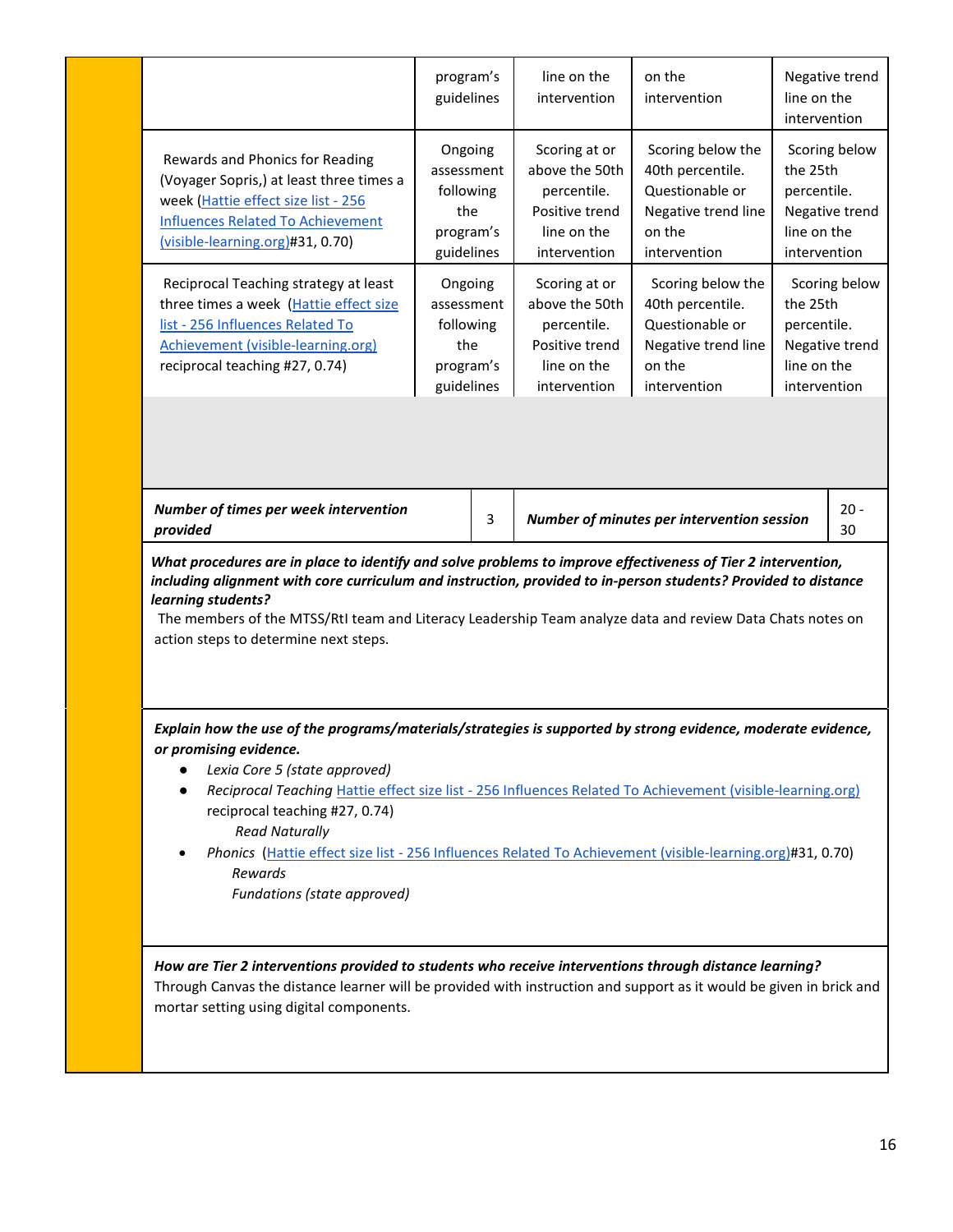| IF:                                                                   | Student meets the following criteria at beginning of school year:<br>Students who received Tier 3 interventions in the previous school year<br>or students who received multiple years of Tier 2 interventions with<br>minimal progress determined by the MTSS/RtI team                                                                                                                      |                                                                   |                                                                                                                           |                                                                                               |  |  |  |
|-----------------------------------------------------------------------|----------------------------------------------------------------------------------------------------------------------------------------------------------------------------------------------------------------------------------------------------------------------------------------------------------------------------------------------------------------------------------------------|-------------------------------------------------------------------|---------------------------------------------------------------------------------------------------------------------------|-----------------------------------------------------------------------------------------------|--|--|--|
| <b>THEN:</b>                                                          | TIER 1 instruction, TIER 2 interventions, and TIER 3 intensive interventions                                                                                                                                                                                                                                                                                                                 |                                                                   |                                                                                                                           |                                                                                               |  |  |  |
| instruction, TIER 2 interventions, and TIER 3 Intensive Interventions | Immediate, intensive intervention:<br>is targeted instruction based on student need;<br>provides small group or one-on-one instruction;<br>includes accommodations (IEP, ESOL, or 504);<br>includes more frequent progress monitoring than Tier 1 instruction and Tier 2 interventions; and<br>ensures additional time allotted is in addition to core instruction and Tier 2 interventions. |                                                                   |                                                                                                                           |                                                                                               |  |  |  |
|                                                                       | Tier 3 Programs/Materials/Strategies &<br><b>Duration</b>                                                                                                                                                                                                                                                                                                                                    |                                                                   | <b>Tier 3 Progress Monitoring</b>                                                                                         |                                                                                               |  |  |  |
|                                                                       |                                                                                                                                                                                                                                                                                                                                                                                              | Assessment &<br><b>Frequency</b>                                  | Performance Criteria to<br>remove Tier 3 and continue<br><b>Tier 2 interventions in</b><br>addition to Tier 1 instruction | Performance Criteria<br>that prompts the<br>changes to Tier 3<br><i>interventions</i>         |  |  |  |
|                                                                       | Read Naturally, at least four times a<br>week (Hattie effect size list - 256<br><b>Influences Related To Achievement</b><br>(visible-learning.org) reciprocal<br>teaching #27, 0.74)                                                                                                                                                                                                         | Ongoing<br>assessment<br>following the<br>program's<br>guidelines | Scoring above the 40 <sup>th</sup><br>below the 50 <sup>th</sup> percentile<br>Positive trend line on the<br>intervention | Scoring below the<br>25 <sup>h</sup> percentile<br>Negative trend line<br>on the intervention |  |  |  |
| TIER <sub>1</sub>                                                     | Fundations (Wilson Reading System)-<br>double dose, at least four times a week<br>(state approved)                                                                                                                                                                                                                                                                                           | Ongoing<br>assessment<br>following the<br>program's<br>guidelines | Scoring above the 40 <sup>th</sup><br>below the 50 <sup>th</sup> percentile<br>Positive trend line on the<br>intervention | Scoring below the<br>25 <sup>h</sup> percentile<br>Negative trend line<br>on the intervention |  |  |  |
|                                                                       | Rewards and Phonics for Reading<br>(Voyager Sopris,) at least four times a<br>week (Hattie effect size list - 256<br><b>Influences Related To Achievement</b><br>(visible-learning.org)#31, 0.70)                                                                                                                                                                                            | Ongoing<br>assessment<br>following the<br>program's<br>guidelines | Scoring above the 40 <sup>th</sup><br>below the 50 <sup>th</sup> percentile<br>Positive trend line on the<br>intervention | Scoring below the<br>25 <sup>h</sup> percentile<br>Negative trend line<br>on the intervention |  |  |  |
|                                                                       | Lexia Core 5 Program (state approved)                                                                                                                                                                                                                                                                                                                                                        | Ongoing<br>assessment<br>following the<br>program's<br>guidelines | Scoring above the 40 <sup>th</sup><br>below the 50 <sup>th</sup> percentile<br>Positive trend line on the<br>intervention | Scoring below the<br>25 <sup>h</sup> percentile<br>Negative trend line<br>on the intervention |  |  |  |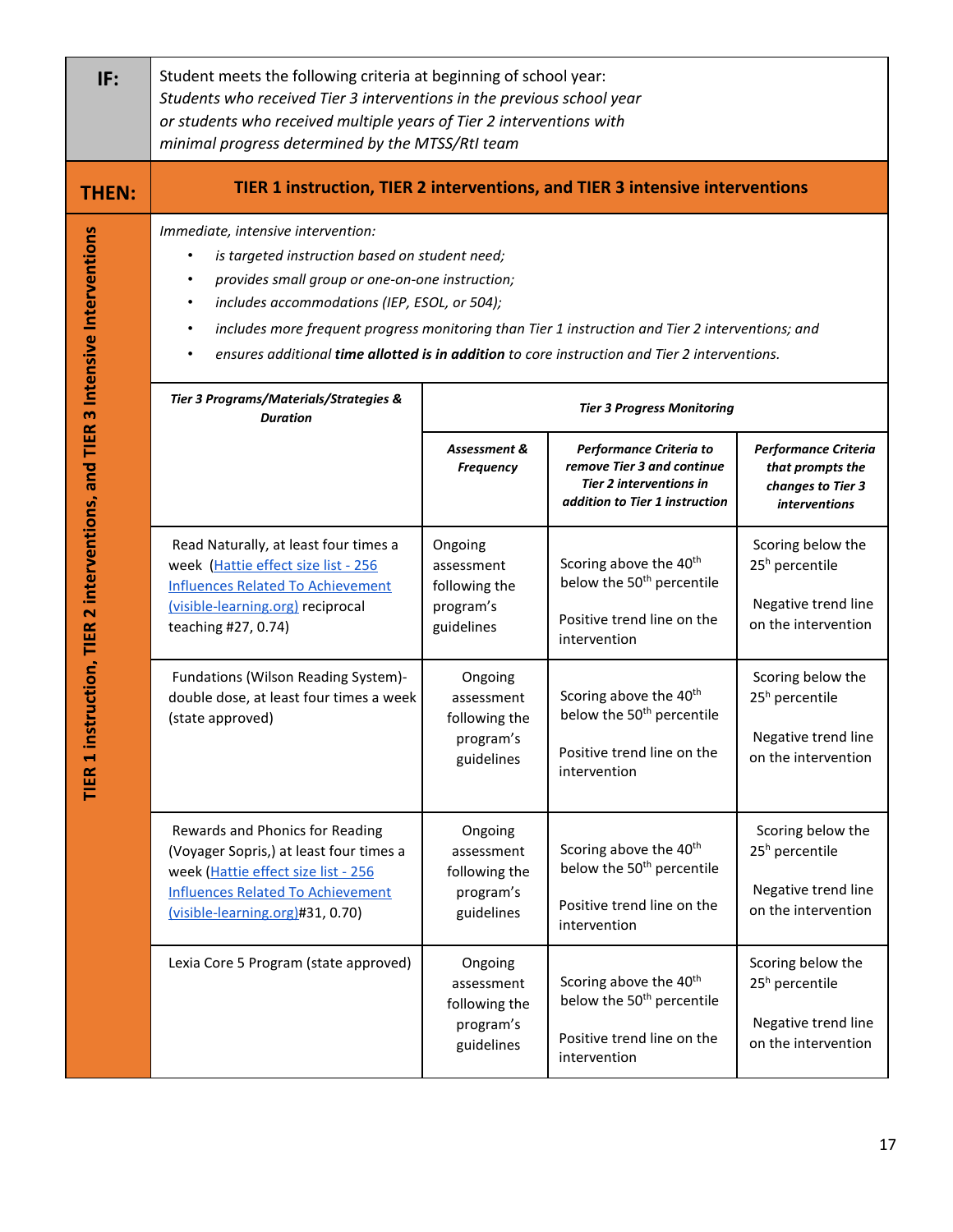| All Tier 3 Interventions must be provided by a teacher who is certified in reading or has the reading |
|-------------------------------------------------------------------------------------------------------|
| endorsement.                                                                                          |

| Number of times per week intervention | $4 - 5$ | <b>Number of minutes per intervention</b> | 20-30 |
|---------------------------------------|---------|-------------------------------------------|-------|
| provided                              |         | session                                   | min   |

*What procedures are in place to identify and solve problems to improve effectiveness of Tier 3 intervention, including alignment with core curriculum and instruction, provided to in-person students? Provided to distance learning students?* 

*Data chats, walk-throughs, meetings, professional development*

*Explain how the use of the programs/materials/strategies is supported by strong evidence, moderate evidence, or promising evidence.* 

- *Lexia Core 5 (state approved)*
- *Reciprocal Teaching* Hattie effect size list [256 Influences Related To Achievement \(visible-learning.org\)](https://visible-learning.org/hattie-ranking-influences-effect-sizes-learning-achievement/) reciprocal teaching #27, 0.74)  *Read Naturally*
- *Phonics* (Hattie effect size list [256 Influences Related To Achievement \(visible-learning.org\)#](https://visible-learning.org/hattie-ranking-influences-effect-sizes-learning-achievement/)31, 0.70)  *Rewards Fundations (state approved)*

*How are Tier 3 interventions provided to students who receive interventions through distance learning? FSU-Broward District developed a virtual distance-learning schedule for students receiving interventions. Designated days and times are delineated for small group instruction provided by an interventionist.* 

## **(12) Identification of Students with a Substantial Reading Deficiency (6A-6.053(12), F.A.C.)**

A student is identified as having a substantial deficiency in reading if any of the following criteria are met:

- The student scores at the lowest achievement level/benchmark as identified by the publisher during a universal screening period, on an assessment listed in the district's approved District K-12 Comprehensive Evidence-based Reading Plan.
- The student scores at the lowest achievement level/benchmark as identified by the publisher during progress monitoring administration at any time during the school year, on an assessment listed in the district's approved District K-12 Comprehensive Evidence-based Reading Plan.
- The student has demonstrated, through consecutive formative assessments or teacher observation data, minimum skill levels for reading competency in one or more of the areas of phonological awareness; phonics; vocabulary, including oral language skills; reading fluency; and reading comprehension.

Describe the district's process for identifying students with a substantial deficiency in reading based on the criteria above.

Students scoring at/or below the lowest benchmark/achievement level on the assessments listed on the District K-12 CERP during the progress monitoring administration throughout the year as well as through consecutive formative assessments demonstrated minimum skill levels in the six areas of reading will be identified as having a substantial deficiency in reading.